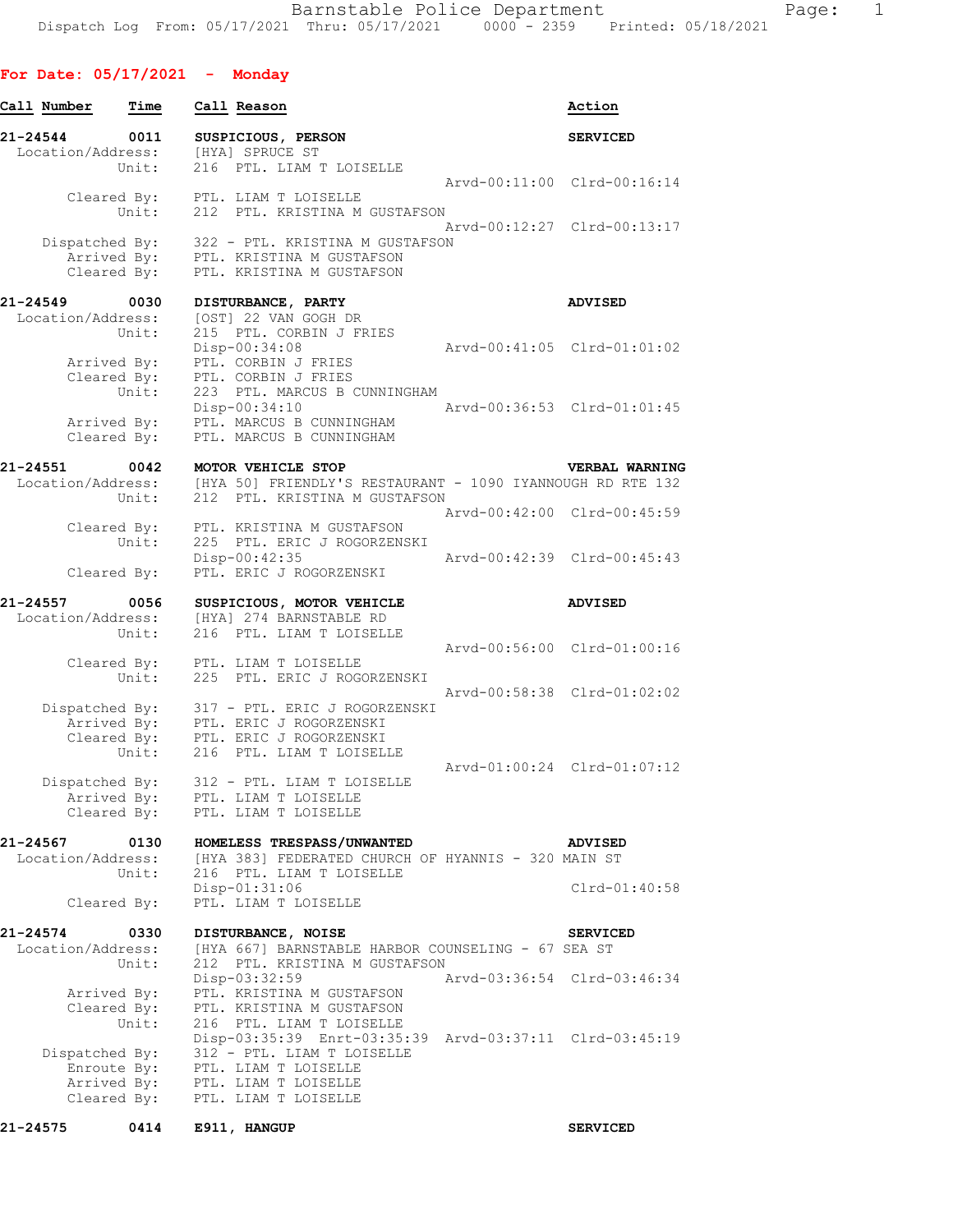| 21-24599                           | 0846          | MOTOR VEHICLE STOP                                                                                                                                                |                             | VERBAL WARNING                                                                                                                                    |   |
|------------------------------------|---------------|-------------------------------------------------------------------------------------------------------------------------------------------------------------------|-----------------------------|---------------------------------------------------------------------------------------------------------------------------------------------------|---|
| Arrived By:                        |               | Dispatched By: 897 - DISPATCHER TYLA BERBIG<br>DISPATCHER TYLA BERBIG                                                                                             |                             |                                                                                                                                                   |   |
| Cleared By:                        | Unit:         | DISPATCHER TYLA BERBIG<br>211 SGT. CHRISTOPHER R ROSS<br>Disp-08:54:12                                                                                            |                             | Arvd-08:29:58 Clrd-08:46:00<br>Arvd-08:56:13 Clrd-09:11:29                                                                                        |   |
| 21-24594<br>Location/Address:      | 0829<br>Unit: | ADOPT A SCHOOL<br>[MAR 18] WEST VILLAGES ELEMENTARY SCHOOL - 760 OSTERVILLE W BARNSTABLE RD<br>211 SGT. CHRISTOPHER R ROSS                                        |                             | <b>SERVICED</b>                                                                                                                                   |   |
| Arrived By:                        |               | Disp-08:15:28<br>PTL. MAXWELL S MORROW                                                                                                                            | Arvd-08:18:14 Clrd-08:48:46 |                                                                                                                                                   |   |
| 21-24592<br>Location/Address:      | 0813<br>Unit: | ASSIST, CIVIL<br>[CEN 221] BEACH CLUB, THE - 27 LONG BEACH RD<br>215 PTL. MAXWELL S MORROW                                                                        |                             | <b>SERVICED</b>                                                                                                                                   |   |
| Dispatched By:<br>Cleared By:      |               | 891 - DISPATCHER ALITA E FONTAINE<br>Arrived By: PTL. DANIEL D RUTH<br>PTL. DANIEL D RUTH                                                                         |                             |                                                                                                                                                   |   |
| Cleared By:                        | Unit:         | CHRISTOPHER J LOBIANCO<br>236 PTL. DANIEL D RUTH<br>$Disp-08:12:02$                                                                                               | Arvd-08:56:59 Clrd-09:09:42 |                                                                                                                                                   |   |
| Dispatched By:                     | Unit:         | 234 CHRISTOPHER J LOBIANCO<br>Disp-08:11:59<br>891 - DISPATCHER ALITA E FONTAINE                                                                                  | Arvd-08:56:51 Clrd-09:04:30 |                                                                                                                                                   |   |
| 21-24591                           | 0803          | PRISONER, ESCORT<br>Location/Address: [BAR 71] BARNSTABLE FIRST DISTRICT COURT - 3195 MAIN ST RTE 6A                                                              |                             | <b>SERVICED</b>                                                                                                                                   |   |
|                                    |               | 21-24588 0748 ALARM, COMMERCIAL<br>Location/Address: [CEN 580] CENTERVILLE PUBLIC LIBRARY - 585 MAIN ST                                                           |                             | <b>ALARM - FALSE</b>                                                                                                                              |   |
|                                    |               | Dispatched By: 278 - SGT. KEVIN C FULLAM<br>Arrived By: SGT. KEVIN C FULLAM<br>Cleared By: SGT. KEVIN C FULLAM                                                    |                             |                                                                                                                                                   |   |
|                                    |               | Arrived By: PTL. ERIC J ROGORZENSKI<br>Cleared By: PTL. ERIC J ROGORZENSKI<br>Unit: 250 SGT. KEVIN C FULLAM                                                       |                             | Arvd-06:56:01 Clrd-07:01:17                                                                                                                       |   |
|                                    |               | Dispatched By: 317 - PTL. ERIC J ROGORZENSKI                                                                                                                      |                             | Arvd-06:54:15 Clrd-07:00:38                                                                                                                       |   |
|                                    |               | Cleared By: DISPATCHER NICHOLE L GOUZIAS<br>Unit: 225 PTL. ERIC J ROGORZENSKI                                                                                     |                             | Arvd-06:53:53 Clrd-07:01:21                                                                                                                       |   |
|                                    |               | 21-24587 0653 WARRANT, ATTEMPT<br>Location/Address: [HYA 401] GLO-MIN BY THE SEA COTTAGES - 182 SEA ST Apt. #9<br>Unit: 216 PTL. LIAM T LOISELLE                  |                             | UNABLE TO SERVE                                                                                                                                   |   |
|                                    |               |                                                                                                                                                                   |                             | Arvd-06:11:00 Clrd-06:33:52                                                                                                                       |   |
|                                    |               | 21-24584 0611 AIRPORT RAMP CHECK                                                                                                                                  |                             | <b>SERVICED</b><br>Location/Address: [HYA 3156] BARNSTABLE MUNICIPAL AIRPORT - CONTROL TOWER - 472 BARNSTABLE RD<br>Unit: 227 PTL. DAVID J VALIGA |   |
|                                    |               |                                                                                                                                                                   |                             | Arvd-06:01:08 Clrd-06:09:53                                                                                                                       |   |
|                                    |               | 21-24583 0601 BUILDING CHECK SERVICED<br>Location/Address: [HYA 103] BARNSTABLE MUNICIPAL AIRPORT - TERMINAL - 480 BARNSTABLE RD<br>Unit: 227 PTL. DAVID J VALIGA |                             |                                                                                                                                                   |   |
|                                    |               | 21-24582 0545 E911, ABANDONED CALL<br>Location/Address: [MAR] 69 J.B. DR                                                                                          |                             | <b>SERVICED</b>                                                                                                                                   |   |
| Location/Address:                  |               | 21-24581 0528 E911, ABANDONED CALL<br>[HYA] 664 STRAWBERRY HILL RD                                                                                                |                             | <b>SERVICED</b>                                                                                                                                   |   |
| 21-24580 0526<br>Location/Address: |               | E911, ABANDONED CALL<br>[MAR] 82 FRAZIER WAY                                                                                                                      |                             | <b>SERVICED</b>                                                                                                                                   |   |
|                                    |               | Location/Address: [HYA] 34 SOUTH ST @ 100 SCHOOL ST<br>Unit: 216 PTL. LIAM T LOISELLE<br>Disp-04:15:30<br>Arrived By: PTL. LIAM T LOISELLE                        | Arvd-04:18:15 Clrd-04:20:27 |                                                                                                                                                   |   |
|                                    |               | Dispatch Log From: 05/17/2021 Thru: 05/17/2021 0000 - 2359 Printed: 05/18/2021                                                                                    |                             |                                                                                                                                                   |   |
|                                    |               | Barnstable Police Department                                                                                                                                      |                             | Page:                                                                                                                                             | 2 |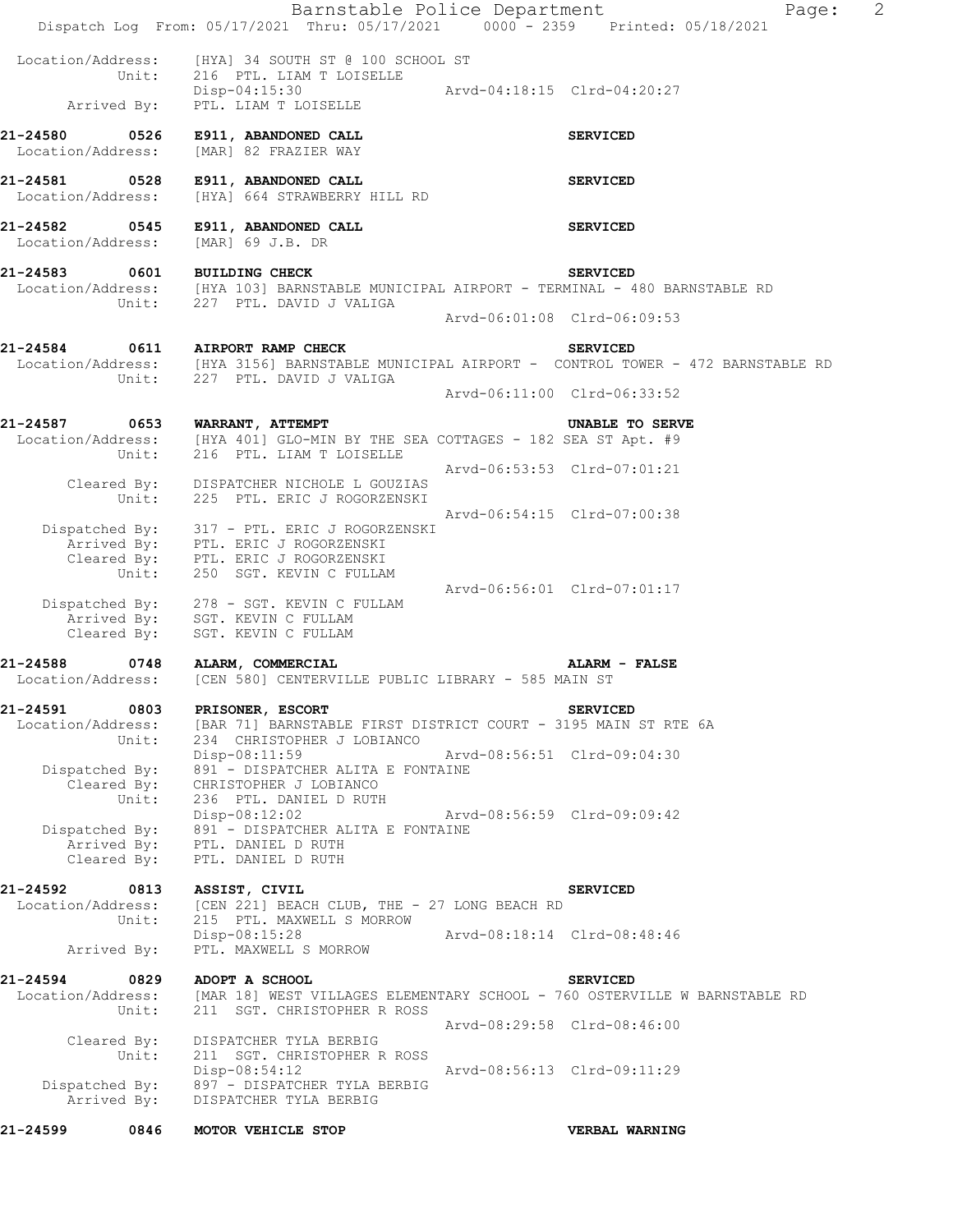Barnstable Police Department Page: 3 Dispatch Log From: 05/17/2021 Thru: 05/17/2021 0000 - 2359 Printed: 05/18/2021 Location/Address: [MAR] 2 FLINT ST @ 679 OSTERVILLE W BARNSTABLE RD Unit: 211 SGT. CHRISTOPHER R ROSS Arvd-08:46:00 Clrd-08:54:12 **21-24606 0902 HOMELESS INCIDENT/SUS PERSON SERVICED**  Location/Address: [HYA 349] MINI FOOD MART - 252 MAIN ST Unit: 337 PTL. DANIELLE S ST. PETER Arvd-09:12:32 Clrd-09:35:12 **21-24609 0921 HOMELESS CAMP CHECK - CIU ADVISED**  Location/Address: [BAR] 900 MARY DUNN RD @ 830 INDEPENDENCE DR Unit: 221 PTL. SCOTT F LEGER Arvd-09:22:07 Clrd-10:21:34 Unit: 223 SGT. ERIC W DRIFMEYER Arvd-09:33:51 Clrd-10:21:35 Dispatched By: 190 - SGT. ERIC W DRIFMEYER .<br>Arrived By: SGT. ERIC W DRIFMEYER Cleared By: SGT. ERIC W DRIFMEYER Unit: 337 PTL. DANIELLE S ST. PETER Arvd-09:41:22 Clrd-10:23:04 Dispatched By: 274 - PTL. DANIELLE S ST. PETER .<br>Arrived By: PTL. DANIELLE S ST. PETER Cleared By: PTL. DANIELLE S ST. PETER **21-24613** 0950 PARK & WALK **DERVICED**  Location/Address: [CEN] LONG BEACH RD Unit: 215 PTL. MAXWELL S MORROW 215 PTL. MAXWELL S MORROW<br>Arvd-09:51:07 Clrd-10:01:00 Cleared By: DISPATCHER TYLA BERBIG Unit: 215 PTL. MAXWELL S MORROW Disp-10:13:17 Arvd-10:15:25 Clrd-10:15:33 **21-24693 1000 ORDINANCE SERVICED**  Location/Address: [HYA 6] BISMORE PARK - 180 OCEAN ST **21-24616 1001 DISTURBANCE, GROUPS ADVISED**  Location/Address: [CEN 5] LONG BEACH - LONG BEACH RD Unit: 215 PTL. MAXWELL S MORROW Arvd-10:01:00 Clrd-10:12:59 Cleared By: PTL. MAXWELL S MORROW Unit: 225 PTL. THOMAS M FULLAM Disp-10:01:46 Clrd-10:03:44 Cleared By: PTL. THOMAS M FULLAM **21-24617 1007 E911, ABANDONED CALL SERVICED**  Location/Address: [BAR 470] REID, DAVID C - 4259 MAIN ST RTE 6A **21-24620 1021 TRAFFIC, RADAR SERVICED**  Location/Address: [COT] 11 OLD KINGS RD @ 270 MAIN ST Unit: 211 SGT. CHRISTOPHER R ROSS Arvd-10:22:03 Clrd-10:44:17 **21-24621 1022 MOTOR VEHICLE STOP VERBAL WARNING**  Location/Address: [HYA 3430] HONEY DEW DONUTS - 313 IYANNOUGH RD RTE 28 Unit: 214 PTL. RILEY P SHEA Arvd-10:22:00 Clrd-10:26:51 Cleared By: PTL. RILEY P SHEA **21-24622 1024 TRAFFIC, ENFORCEMENT ACTIVITY SERVICED**  Location/Address: [MAR] 261 RTE 149 @ 200 LOVELL'S LN Unit: 225 PTL. THOMAS M FULLAM Arvd-10:25:10 Clrd-10:37:56 **21-24625 1035 MOTOR VEHICLE STOP VERBAL WARNING**  Location/Address: [HYA 1552] HOME DEPOT, THE - 65 INDEPENDENCE DR Unit: 214 PTL. RILEY P SHEA Arvd-10:35:00 Clrd-10:39:17 Cleared By: PTL. RILEY P SHEA **21-24626 1038 MOTOR VEHICLE STOP VERBAL WARNING**  Location/Address: [HYA] 640 BEARSE'S WAY @ 11 ENTERPRISE RD Unit: 234 CHRISTOPHER J LOBIANCO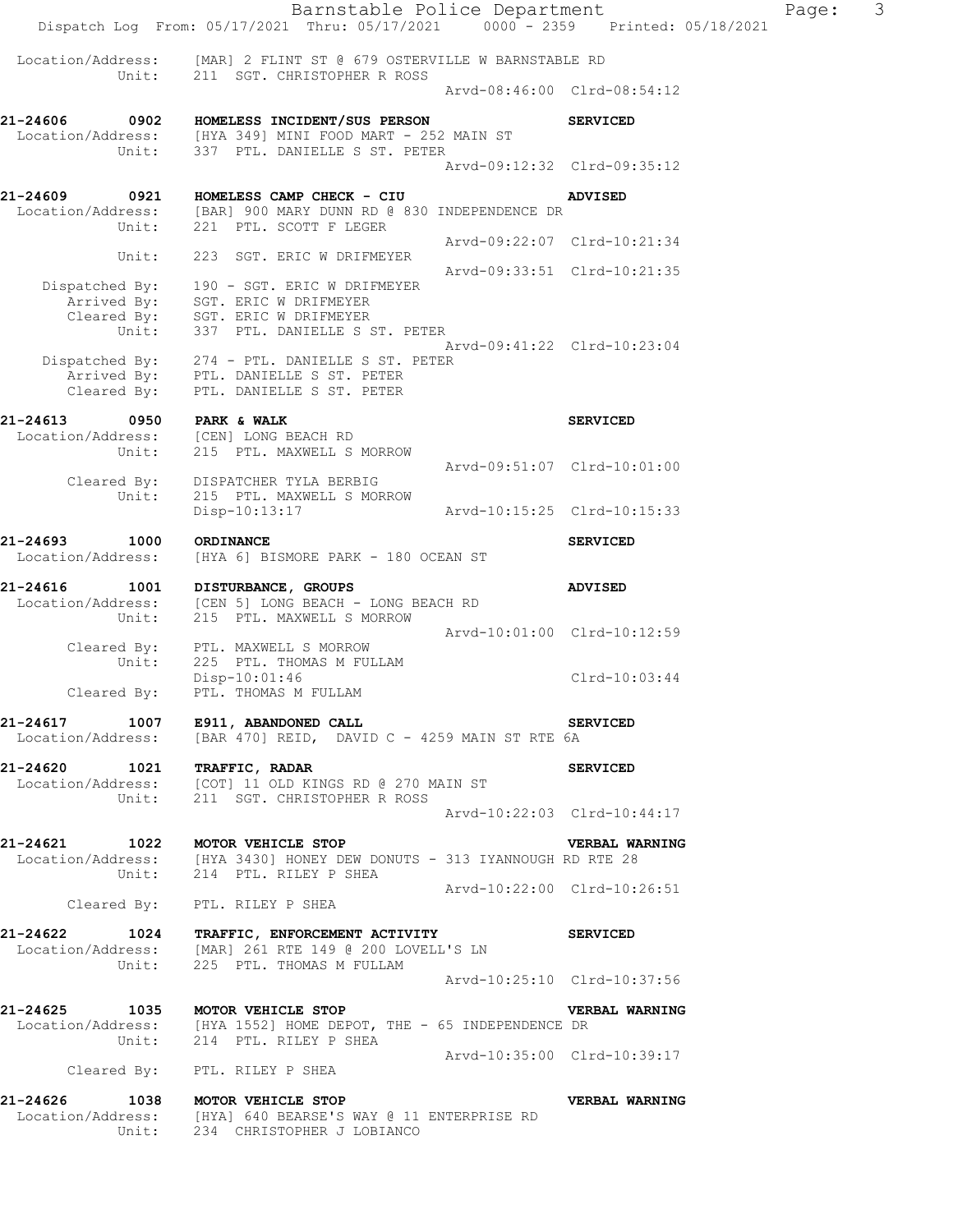|                                                | Barnstable Police Department                                                                                                                          |                             |                             | Page: | $\overline{4}$ |
|------------------------------------------------|-------------------------------------------------------------------------------------------------------------------------------------------------------|-----------------------------|-----------------------------|-------|----------------|
|                                                | Dispatch Log From: 05/17/2021 Thru: 05/17/2021 0000 - 2359 Printed: 05/18/2021                                                                        |                             |                             |       |                |
|                                                | Cleared By: CHRISTOPHER J LOBIANCO<br>Unit: 232 PTL. NATALIE A FACHADA                                                                                |                             | Arvd-10:38:00 Clrd-10:46:16 |       |                |
| Cleared By:                                    | Dispatched By: 325 - PTL. NATALIE A FACHADA<br>Arrived By: PTL. NATALIE A FACHADA<br>PTL. NATALIE A FACHADA                                           |                             | Arvd-10:41:00 Clrd-10:43:26 |       |                |
|                                                |                                                                                                                                                       |                             |                             |       |                |
| 21-24627<br>1039<br>Location/Address:<br>Unit: | DISTURBANCE, NOISE<br>[COT] 130 CEDARWOOD RD @ 95 CROCKERS NECK RD<br>225 PTL. THOMAS M FULLAM                                                        |                             | <b>SERVICED</b>             |       |                |
| Cleared By:<br>Unit:                           | $Disp-10:43:35$<br>DISPATCHER TYLA BERBIG<br>215 PTL. MAXWELL S MORROW                                                                                |                             | $Clrd-10:51:12$             |       |                |
| Cleared By:                                    | Disp-10:43:38<br>DISPATCHER TYLA BERBIG                                                                                                               |                             | Clrd-10:51:09               |       |                |
| Unit:                                          | 211 SGT. CHRISTOPHER R ROSS<br>Disp-10:45:29<br>Dispatched By: 897 - DISPATCHER TYLA BERBIG                                                           |                             | Arvd-10:46:53 Clrd-11:02:44 |       |                |
| Cleared By:                                    | Arrived By: SGT. CHRISTOPHER R ROSS<br>SGT. CHRISTOPHER R ROSS                                                                                        |                             |                             |       |                |
| 21-24628<br>Unit:                              | 1046 MOTOR VEHICLE STOP<br>Location/Address: [HYA 3845] BJ'S WHOLESALE CLUB GAS STATION #321 - 590 IYANNOUGH RD RTE 132<br>232 PTL. NATALIE A FACHADA |                             | <b>VERBAL WARNING</b>       |       |                |
| Unit:                                          | Cleared By: PTL. NATALIE A FACHADA<br>214 PTL. RILEY P SHEA                                                                                           |                             | Arvd-10:46:00 Clrd-10:51:27 |       |                |
|                                                | Disp-10:48:49 Enrt-10:48:50 Arvd-10:49:35 Clrd-10:49:46<br>Dispatched By: 327 - PTL. RILEY P SHEA                                                     |                             |                             |       |                |
| Cleared By:                                    | Enroute By: PTL. RILEY P SHEA<br>Arrived By: PTL. RILEY P SHEA<br>PTL. RILEY P SHEA                                                                   |                             |                             |       |                |
| 21-24630<br>1050                               | MOTOR VEHICLE STOP<br>Location/Address: [HYA 700] MCDONALD'S - 654 IYANNOUGH RD RTE 132                                                               |                             | VERBAL WARNING              |       |                |
| Unit:                                          | 214 PTL. RILEY P SHEA                                                                                                                                 |                             | Arvd-10:50:00 Clrd-10:53:46 |       |                |
|                                                | Cleared By: PTL. RILEY P SHEA                                                                                                                         |                             |                             |       |                |
| 21-24631<br>Location/Address:                  | 1051 HOMELESS TRESPASS/UNWANTED<br>[HYA 349] MINI FOOD MART - 252 MAIN ST<br>Unit: 223 SGT. ERIC W DRIFMEYER                                          |                             | <b>SERVICED</b>             |       |                |
|                                                | Unit: 337 PTL. DANIELLE S ST. PETER                                                                                                                   |                             | Arvd-10:52:40 Clrd-11:06:13 |       |                |
|                                                | Dispatched By: 274 - PTL. DANIELLE S ST. PETER<br>Arrived By: PTL. DANIELLE S ST. PETER                                                               |                             | Arvd-11:02:26 Clrd-11:11:33 |       |                |
|                                                | Cleared By: PTL. DANIELLE S ST. PETER                                                                                                                 |                             |                             |       |                |
| Location/Address:                              | 21-24632 1055 E911, ABANDONED CALL<br>[HYA 957] HEART CENTER - 52 PARK ST                                                                             |                             | <b>SERVICED</b>             |       |                |
| Location/Address:                              | 21-24634 1101 E911, ABANDONED CALL<br>[CEN] 58 CEDRIC RD                                                                                              |                             | <b>SERVICED</b>             |       |                |
| 21-24635 1104 MOTOR VEHICLE STOP               | Location/Address: [BAR 850] BEST WESTERN - 1470 IYANNOUGH RD RTE 132<br>Unit: 403 PTL. DOUGLAS M PALMER                                               |                             | <b>VERBAL WARNING</b>       |       |                |
|                                                | Cleared By: PTL. DOUGLAS M PALMER                                                                                                                     | Arvd-11:04:00 Clrd-11:08:30 |                             |       |                |
|                                                | 21-24637 1106 TRAFFIC, ENFORCEMENT ACTIVITY<br>Location/Address: [HYA] 400 SCUDDER AVE @ 8 MARSTON AVE                                                |                             | <b>SERVICED</b>             |       |                |
|                                                | Unit: 232 PTL. NATALIE A FACHADA                                                                                                                      |                             | Arvd-11:06:57 Clrd-11:15:19 |       |                |
|                                                | 21-24639 1109 MOTOR VEHICLE STOP                                                                                                                      |                             | <b>VERBAL WARNING</b>       |       |                |
|                                                | Location/Address: [HYA 863] POWDERHORN, THE - 210 BARNSTABLE RD<br>Unit: 230 PTL. JOSEPH G HALLGREN                                                   |                             |                             |       |                |
|                                                | Detective EDWARD CRONIN                                                                                                                               |                             | Arvd-11:09:00 Clrd-11:13:15 |       |                |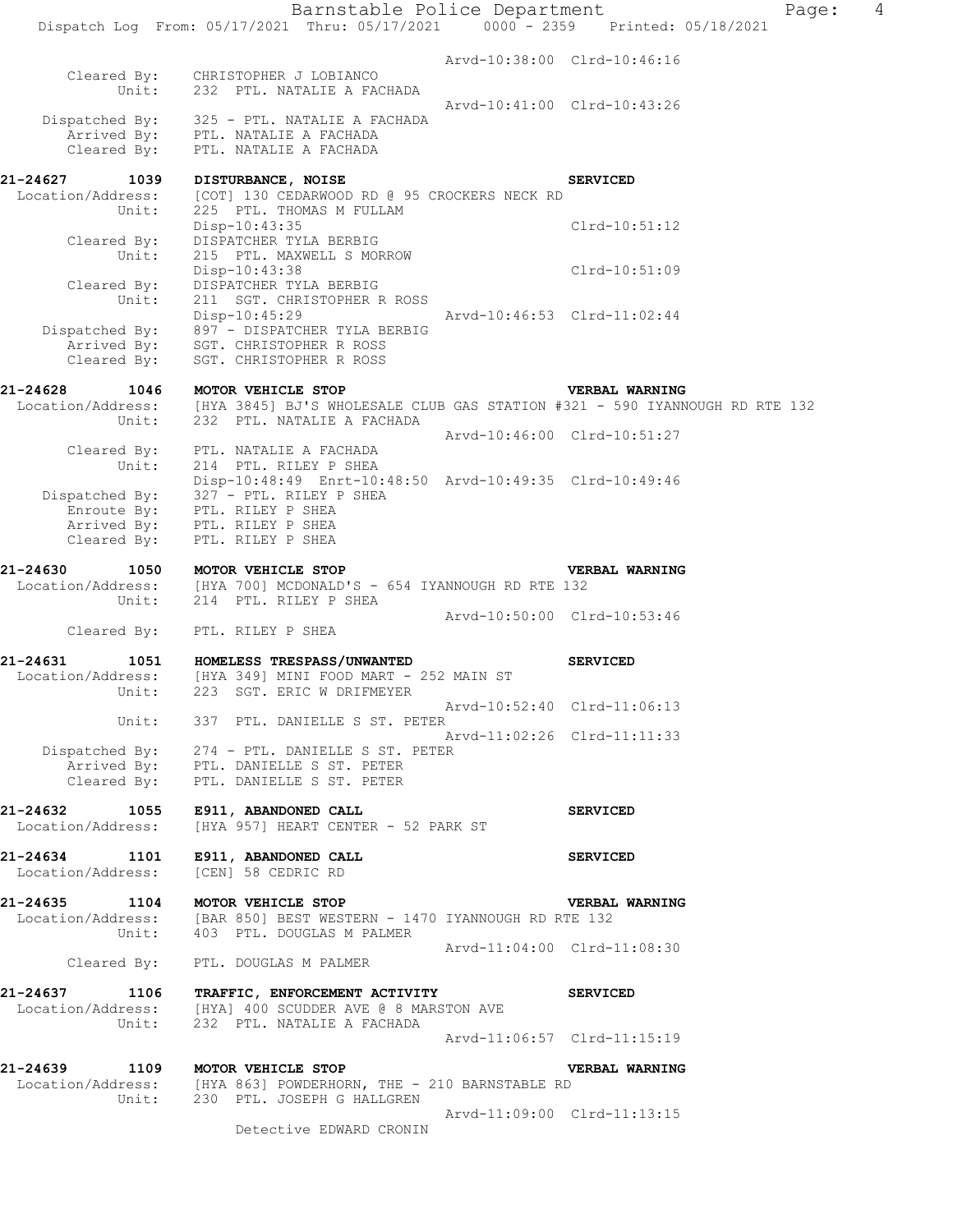Cleared By: PTL. JOSEPH G HALLGREN

**21-24641 1111** E911, ABANDONED CALL Location/Address: [CEN] 47 MAY LN

|      |                 | $0000 - 2359$ Printed: $05/18/2021$ |  |
|------|-----------------|-------------------------------------|--|
|      | <b>SERVICED</b> |                                     |  |
| N ST | <b>ADVISED</b>  |                                     |  |
|      |                 |                                     |  |

**21-24644 1127 HARASSMENT, UNWANTED ADVISED**  Location/Address: [HYA 425] COMFORT INN - 259 MAIN ST Unit: 230 PTL. JOSEPH G HALLGREN Disp-11:28:23 Arvd-11:29:06 Clrd-11:39:46 **Detective EDWARD CRONIN**  Arrived By: PTL. JOSEPH G HALLGREN Cleared By: PTL. JOSEPH G HALLGREN Unit: 232 PTL. NATALIE A FACHADA Disp-11:28:34 Arvd-11:40:51 Clrd-11:41:02 Arrived By: PTL. NATALIE A FACHADA Cleared By: PTL. NATALIE A FACHADA Unit: 214 PTL. RILEY P SHEA Arvd-11:30:37 Clrd-11:32:54 Dispatched By: 327 - PTL. RILEY P SHEA .<br>Arrived By: PTL. RILEY P SHEA Cleared By: PTL. RILEY P SHEA **21-24690 1129 ADOPT A SCHOOL ADVISED**  Location/Address: [HYA 121] HYANNIS WEST ELEMENTARY SCHOOL - 549 WEST MAIN ST **21-24645 1130 ASSIST, OTHER AGENCY SERVICED**  Location/Address: [HYA] 408 BEARSE'S WAY Unit: 234 CHRISTOPHER J LOBIANCO Disp-11:34:09 Arvd-11:47:36 Clrd-11:53:54 Arrived By: DISPATCHER ALITA E FONTAINE Cleared By: DISPATCHER TYLA BERBIG Unit: 214 PTL. RILEY P SHEA Disp-11:34:28 Arvd-11:47:11 Clrd-11:53:59 Arrived By: PTL. RILEY P SHEA Cleared By: DISPATCHER TYLA BERBIG Unit: 232 PTL. NATALIE A FACHADA Disp-11:45:17 Enrt-11:45:18 Clrd-11:53:50 Dispatched By: 325 - PTL. NATALIE A FACHADA .<br>Enroute By: PTL. NATALIE A FACHADA Cleared By: PTL. NATALIE A FACHADA Unit: 211 SGT. CHRISTOPHER R ROSS Arvd-11:47:16 Clrd-11:54:01 Dispatched By: 271 - SGT. CHRISTOPHER R ROSS .<br>Arrived By: SGT. CHRISTOPHER R ROSS Cleared By: DISPATCHER TYLA BERBIG **21-24648 1143 ACCIDENT, PERSONAL INJURY REPORT TAKEN**  Location/Address: [WBA 11] BURGER KING - 2145 IYANNOUGH RD RTE 132 Unit: 230 PTL. JOSEPH G HALLGREN Disp-11:44:35 Arvd-11:52:17 Clrd-12:16:44 **Detective EDWARD CRONIN**  Cleared By: PTL. JOSEPH G HALLGREN Unit: 232 PTL. NATALIE A FACHADA Arvd-12:03:17 Clrd-12:12:21 Dispatched By: 325 - PTL. NATALIE A FACHADA .<br>Arrived By: PTL. NATALIE A FACHADA Cleared By: PTL. NATALIE A FACHADA Refer To Accident: 21-348-AC **21-24655 1220 ACCIDENT, PROPERTY DAMAGE SERVICED**  Location/Address: [HYA 3981] WEST END RESTAURANT - 20 SCUDDER AVE **21-24657 1229 DISTURBANCE ADVISED**  Location/Address: [HYA] BARNSTABLE RD @ WILLOW ST Unit: 337 PTL. DANIELLE S ST. PETER Arvd-12:29:00 Clrd-12:48:19 Cleared By: PTL. DANIELLE S ST. PETER Unit: 234 CHRISTOPHER J LOBIANCO Disp-12:29:56 Arvd-12:34:43 Clrd-12:40:00 Arrived By: CHRISTOPHER J LOBIANCO

**21-24658 1232 MOTOR VEHICLE STOP VERBAL WARNING**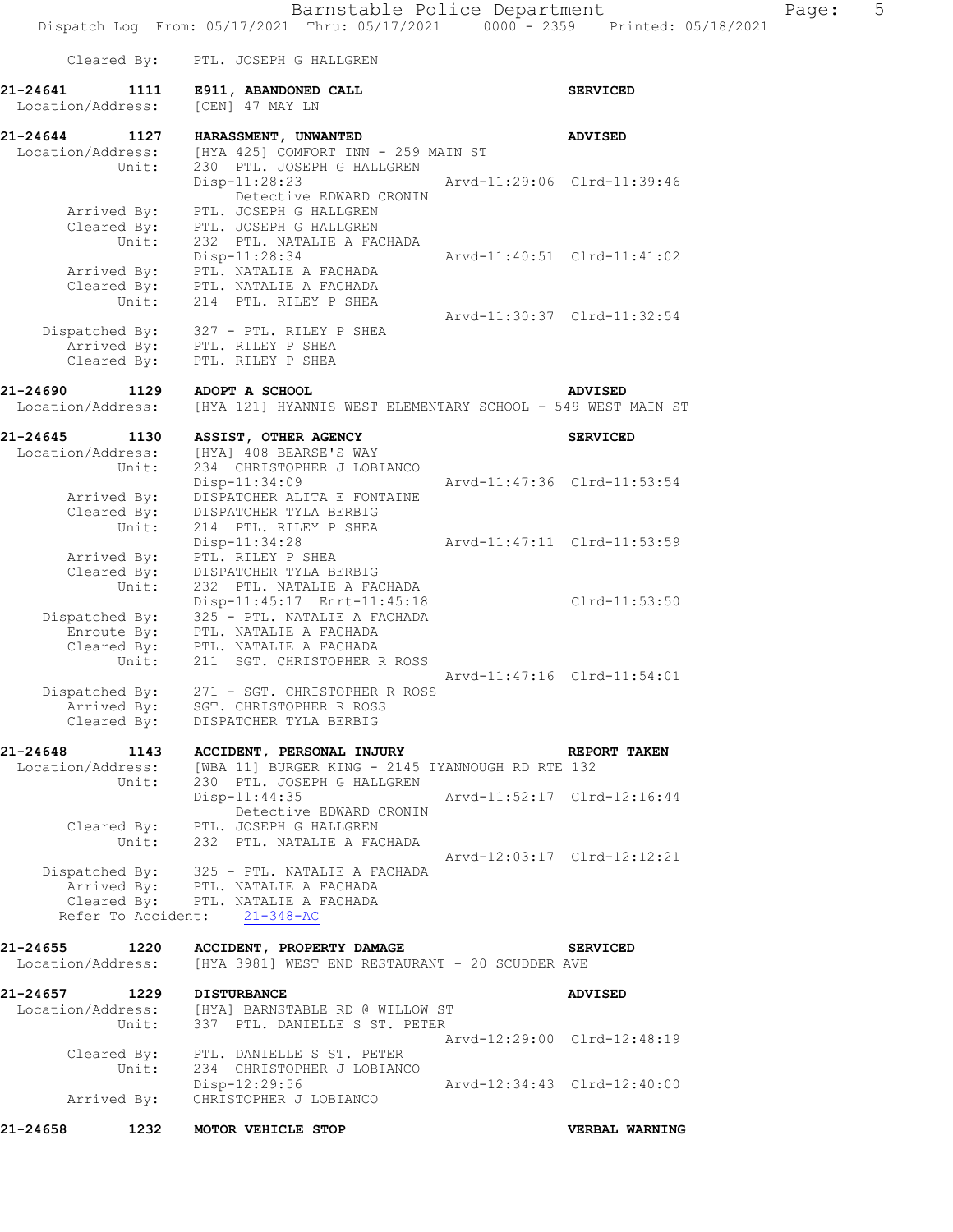|                                                | Barnstable Police Department<br>Dispatch Log From: 05/17/2021 Thru: 05/17/2021 0000 - 2359 Printed: 05/18/2021               |                             |                             | Page: | 6 |
|------------------------------------------------|------------------------------------------------------------------------------------------------------------------------------|-----------------------------|-----------------------------|-------|---|
|                                                | Location/Address: [MAR] 305 LOVELL'S LN<br>Unit: 225 PTL. THOMAS M FULLAM                                                    |                             |                             |       |   |
|                                                | Cleared By: PTL. THOMAS M FULLAM                                                                                             |                             | Arvd-12:32:00 Clrd-12:41:06 |       |   |
| 21-24659 1240 WARRANT, ATTEMPT                 | Location/Address: [HYA] 5 CHARLES ST @ 120 BARNSTABLE RD                                                                     |                             | <b>SERVICED</b>             |       |   |
|                                                | Unit: 234 CHRISTOPHER J LOBIANCO                                                                                             |                             | Arvd-12:40:00 Clrd-14:28:39 |       |   |
|                                                | Cleared By: CHRISTOPHER J LOBIANCO<br>Refer To Arrest: 21-796-AR<br>Arrest: BONFIGLIO, MATHEW PAUL                           |                             |                             |       |   |
| Age:                                           | Address: 93 KELLEY RD HYANNIS, MA<br>28                                                                                      |                             |                             |       |   |
|                                                | Charges: WARRANT, STRAIGHT TRESPASS, ATTEMPT TO COMIT CRIME<br>Refer To Incident: 21-937-OF                                  |                             |                             |       |   |
| 21-24662                                       | 1247 E911, ABANDONED CALL<br>Location/Address: [HYA 282] RYAN FAMILY AMUSEMENTS - 441 MAIN ST<br>Unit: 522 PTL. CAILIN WHITE |                             | UNFOUNDED                   |       |   |
| Unit:                                          | Disp-12:50:25<br>534 PTL. DENNIS A REDDY                                                                                     |                             |                             |       |   |
|                                                | Disp-12:50:29                                                                                                                | Arvd-13:12:51 Clrd-13:12:57 |                             |       |   |
| 21-24665                                       | 1308 MOTOR VEHICLE STOP                                                                                                      |                             | VERBAL WARNING              |       |   |
|                                                | Location/Address: [MAR] 486 WAKEBY RD @ 6 HIGHPOINT RD<br>Unit: 225 PTL. THOMAS M FULLAM                                     |                             |                             |       |   |
|                                                | Cleared By: PTL. THOMAS M FULLAM                                                                                             |                             | Arvd-13:08:00 Clrd-13:14:55 |       |   |
| 21-24666                                       | 1314 HARASSMENT, UNWANTED                                                                                                    |                             | <b>SERVICED</b>             |       |   |
| Location/Address:<br>Unit:                     | [HYA 349] MINI FOOD MART - 252 MAIN ST<br>214 PTL. RILEY P SHEA                                                              |                             |                             |       |   |
| Arrived By:<br>Cleared By:                     | $Disp-13:15:30$<br>PTL. RILEY P SHEA<br>PTL. RILEY P SHEA                                                                    | Arvd-13:18:47 Clrd-13:41:17 |                             |       |   |
| Unit:                                          | 232 PTL. NATALIE A FACHADA<br>$Disp-13:15:33$                                                                                |                             | Clrd-13:16:38               |       |   |
| Unit:                                          | 337 PTL. DANIELLE S ST. PETER                                                                                                |                             |                             |       |   |
| Arrived By:<br>Cleared By:                     | Disp-13:16:41 Arvd-13:19:59 Clrd-13:51:43<br>PTL. DANIELLE S ST. PETER<br>PTL. DANIELLE S ST. PETER                          |                             |                             |       |   |
| Unit:<br>Cleared By:<br>Unit:                  | 522 PTL. CAILIN WHITE<br>Disp-13:18:19<br>DISPATCHER ALITA E FONTAINE<br>534 PTL. DENNIS A REDDY                             |                             | Arvd-13:18:24 Clrd-14:43:20 |       |   |
| Cleared By:<br>Unit:                           | Disp-13:18:23<br>DISPATCHER ALITA E FONTAINE<br>221 PTL. SCOTT F LEGER                                                       |                             | Arvd-13:18:26 Clrd-14:43:18 |       |   |
| Arrived By:<br>Cleared By:                     | Dispatched By: 228 - PTL. SCOTT F LEGER<br>PTL. SCOTT F LEGER<br>PTL. SCOTT F LEGER                                          |                             | Arvd-13:19:16 Clrd-13:48:11 |       |   |
|                                                |                                                                                                                              |                             |                             |       |   |
| 21-24667 1320<br>Location/Address:<br>Unit:    | SUMMONS, SERVE<br>[HYA 2045] CAPE & ISLANDS TIRE - TRUCK SHOP - 730 BEARSE'S WAY<br>230 PTL. JOSEPH G HALLGREN               |                             | SERVED IN HAND              |       |   |
|                                                | Detective EDWARD CRONIN                                                                                                      |                             | Arvd-13:23:10 Clrd-13:34:47 |       |   |
| 21-24668<br>1330<br>Location/Address:<br>Unit: | TRAFFIC, PARKING VIOL<br>[CEN] LONG BEACH RD<br>211 SGT. CHRISTOPHER R ROSS                                                  |                             | <b>CITATION ISSUED</b>      |       |   |
|                                                |                                                                                                                              |                             | Arvd-13:30:32 Clrd-13:31:39 |       |   |
| 21-24671<br>1335<br>Location/Address:          | ASSIST, WELL BEING<br>[OST] 70 ACORN DR                                                                                      |                             | <b>SERVICED</b>             |       |   |
| Unit:<br>Arrived By:                           | 215 PTL. MAXWELL S MORROW<br>Disp-13:41:04<br>Dispatched By: 897 - DISPATCHER TYLA BERBIG<br>PTL. MAXWELL S MORROW           |                             | Arvd-13:46:51 Clrd-13:52:01 |       |   |
| Cleared By:                                    | PTL. MAXWELL S MORROW                                                                                                        |                             |                             |       |   |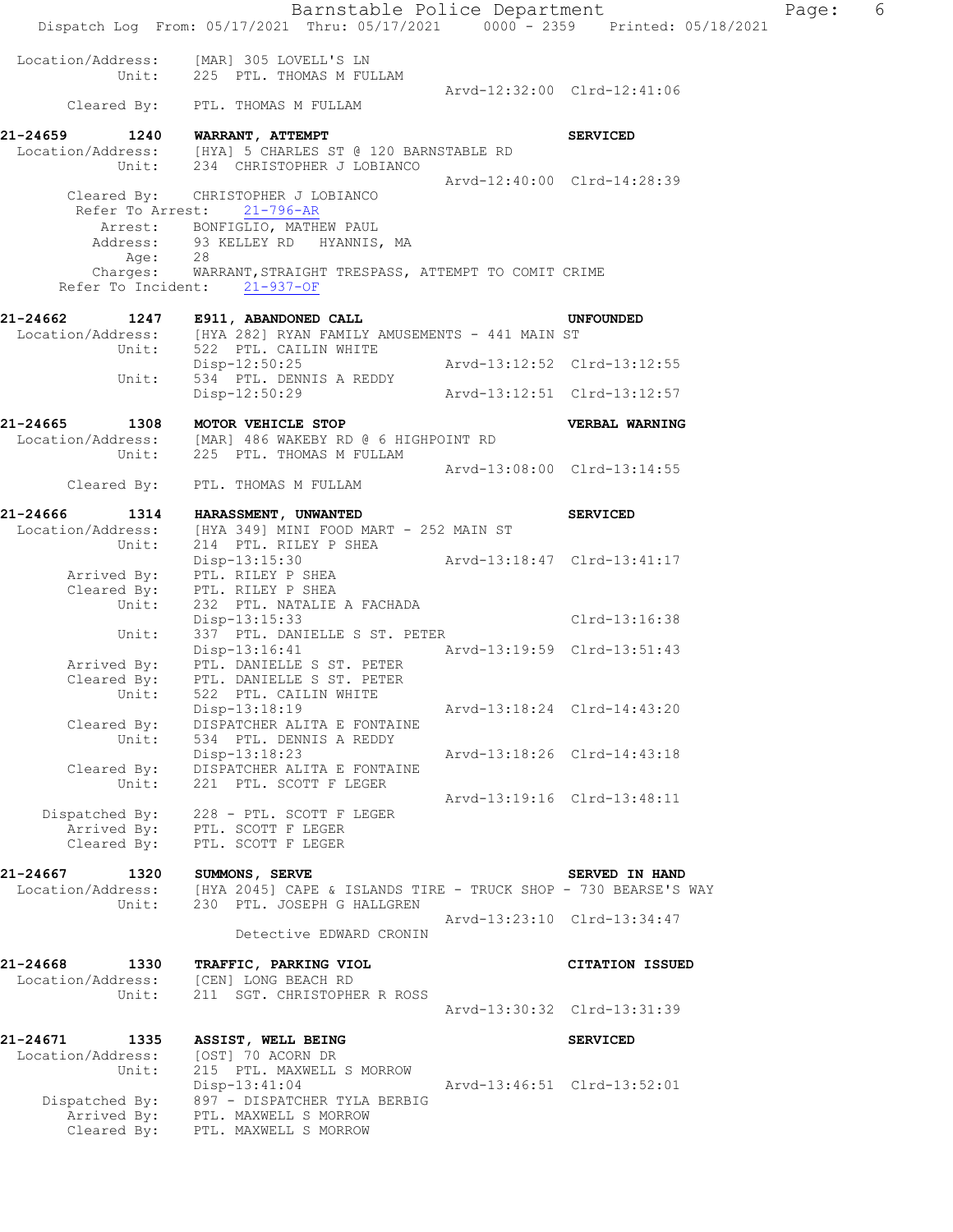|                                       | Barnstable Police Department<br>Dispatch Log From: 05/17/2021 Thru: 05/17/2021 0000 - 2359 Printed: 05/18/2021 |                             |                             | Page: | $\overline{7}$ |
|---------------------------------------|----------------------------------------------------------------------------------------------------------------|-----------------------------|-----------------------------|-------|----------------|
|                                       |                                                                                                                |                             |                             |       |                |
| Unit:                                 | 225 PTL. THOMAS M FULLAM                                                                                       |                             | Arvd-13:49:39 Clrd-13:50:44 |       |                |
|                                       | Dispatched By: 319 - PTL. THOMAS M FULLAM                                                                      |                             |                             |       |                |
| Cleared By:                           | Arrived By: PTL. THOMAS M FULLAM<br>PTL. THOMAS M FULLAM                                                       |                             |                             |       |                |
| 21-24669<br>1336                      | <b>DISTURBANCE</b>                                                                                             |                             | <b>ADVISED</b>              |       |                |
| Location/Address:                     | [HYA] 667 MAIN ST                                                                                              |                             |                             |       |                |
| Unit:                                 | 232 PTL. NATALIE A FACHADA<br>Disp-13:37:16                                                                    | Arvd-13:43:24 Clrd-13:57:29 |                             |       |                |
| Arrived By:                           | PTL. NATALIE A FACHADA                                                                                         |                             |                             |       |                |
| Unit:                                 | Cleared By: PTL. NATALIE A FACHADA<br>230 PTL. JOSEPH G HALLGREN                                               |                             |                             |       |                |
|                                       | Disp-13:37:37                                                                                                  |                             | Arvd-13:42:14 Clrd-13:59:13 |       |                |
| Arrived By:                           | Detective EDWARD CRONIN<br>PTL. JOSEPH G HALLGREN                                                              |                             |                             |       |                |
| Unit:                                 | Cleared By: PTL. JOSEPH G HALLGREN<br>211 SGT. CHRISTOPHER R ROSS                                              |                             |                             |       |                |
|                                       |                                                                                                                |                             | Arvd-13:41:57 Clrd-13:57:47 |       |                |
| Arrived By:                           | Dispatched By: 271 - SGT. CHRISTOPHER R ROSS<br>SGT. CHRISTOPHER R ROSS                                        |                             |                             |       |                |
| Cleared By:                           | SGT. CHRISTOPHER R ROSS                                                                                        |                             |                             |       |                |
| 21-24670                              | 1338 FRAUD/FORG, FORGERY                                                                                       |                             | <b>REPORT TAKEN</b>         |       |                |
| Unit:                                 | Location/Address: [WBA 20] SEVEN G'S LIQUOR SHOPPE - 990 MAIN ST RTE 6A<br>236 PTL. DANIEL D RUTH              |                             |                             |       |                |
|                                       | Disp-13:42:12                                                                                                  | Arvd-14:00:09 Clrd-15:14:15 |                             |       |                |
|                                       | Arrived By: PTL. DANIEL D RUTH<br>Cleared By: PTL. DANIEL D RUTH                                               |                             |                             |       |                |
|                                       | Refer To Incident: 21-938-OF                                                                                   |                             |                             |       |                |
| 21-24673<br>1345                      | DISTURBANCE, NOISE                                                                                             |                             | <b>UNFOUNDED</b>            |       |                |
| Location/Address:<br>Unit:            | [HYA] GEORGE ST<br>214 PTL. RILEY P SHEA                                                                       |                             |                             |       |                |
|                                       | $Disp-14:15:20$                                                                                                | Arvd-14:21:55 Clrd-14:25:15 |                             |       |                |
| Arrived By:<br>Cleared By:            | PTL. RILEY P SHEA<br>PTL. EVAN M HAUSSMANN                                                                     |                             |                             |       |                |
| 21-24674                              | 1345 MOTOR VEHICLE STOP                                                                                        |                             | <b>VERBAL WARNING</b>       |       |                |
|                                       | Location/Address: [HYA 4045] PRIME CHEVROLET - 22 RIDGEWOOD AVE                                                |                             |                             |       |                |
| Unit:                                 | 214 PTL. RILEY P SHEA                                                                                          |                             | Arvd-13:45:00 Clrd-13:49:23 |       |                |
| Cleared By:                           | PTL. RILEY P SHEA                                                                                              |                             |                             |       |                |
| 21-24676 1351                         | ALARM, COMMERCIAL                                                                                              |                             | ALARM - FALSE               |       |                |
| Location/Address:<br>Unit:            | [OST 847] SAVANT SYSTEMS - 32 WIANNO AVE Apt. #B<br>215 PTL. MAXWELL S MORROW                                  |                             |                             |       |                |
| Arrived By:                           | Disp-13:52:45<br>PTL. MAXWELL S MORROW                                                                         |                             | Arvd-13:58:18 Clrd-14:03:37 |       |                |
| Cleared By:                           | DISPATCHER ALITA E FONTAINE                                                                                    |                             |                             |       |                |
| Unit:                                 | 210 SGT. MARK BUTLER                                                                                           |                             | Arvd-13:58:08 Clrd-14:02:00 |       |                |
| Dispatched By:<br>Arrived By:         | 241 - SGT. MARK BUTLER                                                                                         |                             |                             |       |                |
| Cleared By:                           | SGT. MARK BUTLER<br>SGT. MARK BUTLER                                                                           |                             |                             |       |                |
| 21-24678<br>1357                      | ASSIST, WIRES DOWN                                                                                             |                             | <b>SERVICED</b>             |       |                |
| Location/Address:                     | [OST] 157 SWIFT AVE                                                                                            |                             |                             |       |                |
| Unit:                                 | 225 PTL. THOMAS M FULLAM<br>Disp-13:59:13                                                                      |                             | Arvd-14:02:16 Clrd-15:32:16 |       |                |
| Arrived By:<br>Cleared By:            | PTL. THOMAS M FULLAM<br>DISPATCHER TYLA BERBIG                                                                 |                             |                             |       |                |
|                                       |                                                                                                                |                             |                             |       |                |
| 21-24679<br>1400<br>Location/Address: | <b>DISTURBANCE</b><br>[HYA] 696 YARMOUTH RD                                                                    |                             | <b>ADVISED</b>              |       |                |
| Unit:                                 | 230 PTL. JOSEPH G HALLGREN<br>$Disp-14:01:16$                                                                  |                             | Arvd-14:06:43 Clrd-14:17:07 |       |                |
|                                       | Detective EDWARD CRONIN                                                                                        |                             |                             |       |                |
| Dispatched By:<br>Arrived By:         | 891 - DISPATCHER ALITA E FONTAINE<br>PTL. JOSEPH G HALLGREN                                                    |                             |                             |       |                |
| Cleared By:                           | PTL. JOSEPH G HALLGREN                                                                                         |                             |                             |       |                |
| Unit:                                 | 232 PTL. NATALIE A FACHADA                                                                                     |                             |                             |       |                |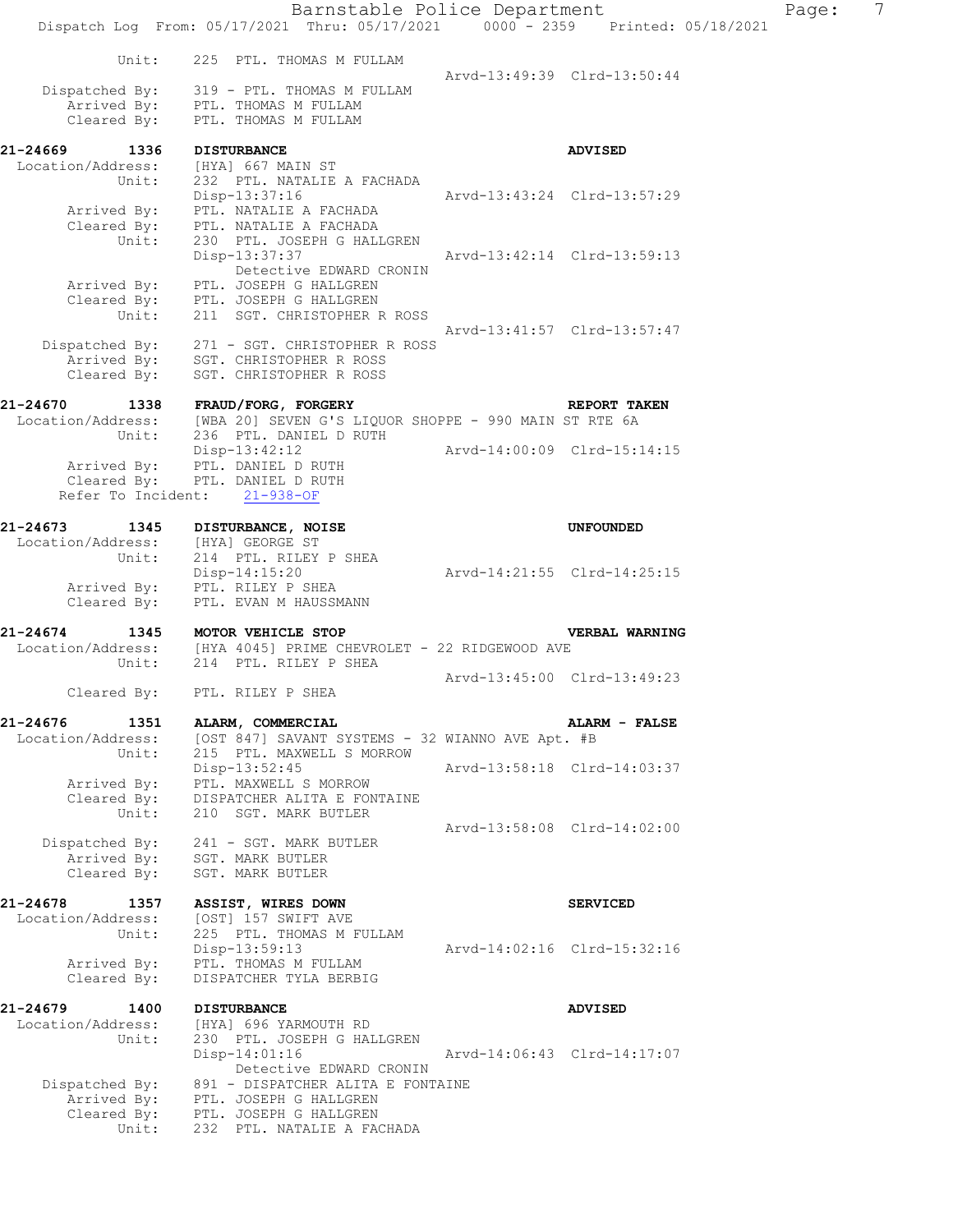|                                                                               | Disp-14:01:23 Arvd-14:08:29 Clrd-14:17:02<br>Dispatched By: 891 - DISPATCHER ALITA E FONTAINE<br>Arrived By: PTL. NATALIE A FACHADA<br>Cleared By: PTL. NATALIE A FACHADA         |                             |                             |
|-------------------------------------------------------------------------------|-----------------------------------------------------------------------------------------------------------------------------------------------------------------------------------|-----------------------------|-----------------------------|
|                                                                               | 21-24680 1412 HOMELESS TRESPASS/UNWANTED<br>Location/Address: [HYA 349] MINI FOOD MART - 252 MAIN ST<br>Unit: 223 SGT. ERIC W DRIFMEYER                                           |                             | <b>ADVISED</b>              |
|                                                                               |                                                                                                                                                                                   | Arvd-14:13:34 Clrd-14:26:50 |                             |
| 21-24683 1428 MOTOR VEHICLE STOP                                              | Location/Address: [HYA] 250 NORTH ST @ 10 MITCHELL'S WAY<br>Unit: 214 PTL. RILEY P SHEA                                                                                           |                             | VERBAL WARNING              |
|                                                                               | Cleared By: PTL. RILEY P SHEA                                                                                                                                                     | Arvd-14:28:00 Clrd-14:37:17 |                             |
| Location/Address: [HYA] 30 CIT AVE                                            | 21-24685 1434 E911, ABANDONED CALL                                                                                                                                                |                             | <b>SERVICED</b>             |
| 21-24686 1436 TRAFFIC, RADAR<br>Location/Address: [CEN] 63 CEDRIC RD<br>Unit: | 403 PTL. DOUGLAS M PALMER                                                                                                                                                         |                             | <b>SERVICED</b>             |
|                                                                               |                                                                                                                                                                                   | Arvd-14:37:11 Clrd-14:38:47 |                             |
| 21-24687<br>1438                                                              | ACCIDENT, PERSONAL INJURY<br>Location/Address: [HYA] 60 CAMP ST @ 15 CROCKER ST<br>Unit: 234 CHRISTOPHER J LOBIANCO                                                               |                             | <b>REPORT TAKEN</b>         |
|                                                                               | Disp-14:39:05 Arvd-14:40:58 Clrd-15:04:32<br>Arrived By: CHRISTOPHER J LOBIANCO<br>Cleared $B_y$ : CHRISTOPHER J LOBIANCO                                                         |                             |                             |
| Unit:<br>Enroute By:                                                          | 214 PTL. RILEY P SHEA<br>Disp-14:39:36 Enrt-14:39:37 Arvd-14:45:01 Clrd-14:53:27<br>Dispatched By: 327 - PTL. RILEY P SHEA<br>PTL. RILEY P SHEA                                   |                             |                             |
|                                                                               | Arrived By: PTL. RILEY P SHEA<br>Cleared By: PTL. RILEY P SHEA<br>Unit: 232 PTL. NATALIE<br>232 PTL. NATALIE A FACHADA<br>Disp-14:41:41 Enrt-14:41:42 Arvd-14:43:18 Clrd-14:52:24 |                             |                             |
|                                                                               | Dispatched By: 325 - PTL. NATALIE A FACHADA<br>Enroute By: PTL. NATALIE A FACHADA<br>Arrived By: PTL. NATALIE A FACHADA<br>Cleared By: DISPATCHER TYLA BERBIG                     |                             |                             |
| Unit:<br>Unit:                                                                | 522 PTL. CAILIN WHITE<br>Disp-14:43:27<br>534 PTL. DENNIS A REDDY                                                                                                                 | Arvd-14:43:38 Clrd-15:05:37 |                             |
|                                                                               | Disp-14:43:32<br>Refer To Accident: 21-349-AC                                                                                                                                     |                             | Arvd-14:43:40 Clrd-15:05:35 |
| 21-24688 1441                                                                 | <b>LARCENY</b>                                                                                                                                                                    |                             | REPORT TAKEN                |
|                                                                               | Location/Address: [CEN] 325 PATRIOT WAY<br>Unit: 215 PTL. MAXWELL S MORROW                                                                                                        |                             |                             |
|                                                                               | $Disp-15:04:49$<br>Cleared By: PTL. MAXWELL S MORROW<br>Refer To Incident: 21-939-OF                                                                                              | Arvd-15:04:51 Clrd-15:18:55 |                             |
| 21-24691                                                                      | 1505 AIRPORT RAMP CHECK                                                                                                                                                           |                             | <b>SERVICED</b>             |
|                                                                               | Location/Address: [HYA 103] BARNSTABLE MUNICIPAL AIRPORT - TERMINAL - 480 BARNSTABLE RD<br>Unit: 216 PTL. KEVIN M SHAW                                                            |                             |                             |

Dispatch Log From: 05/17/2021 Thru: 05/17/2021 0000 - 2359 Printed: 05/18/2021

Arvd-15:05:00 Clrd-15:30:36

## **21-24692 1510 E911, ABANDONED CALL SERVICED**

## Location/Address: [HYA 3805] TRADER JOE'S - 655 IYANNOUGH RD RTE 132

**21-24694 1525 FOLLOW UP SERVICED**  Location/Address: [WBA 20] SEVEN G'S LIQUOR SHOPPE - 990 MAIN ST RTE 6A Unit: 236 PTL. DANIEL D RUTH Arvd-15:25:00 Clrd-16:56:04 Cleared By: PTL. DANIEL D RUTH Unit: 227 PTL. KURT LARIVIERE Disp-16:00:05 Arvd-16:13:06 Clrd-16:55:11 Dispatched By: 871 - DISPATCHER RYAN J MCNALLY .<br>Arrived By: PTL. KURT LARIVIERE

## Barnstable Police Department Fage: 8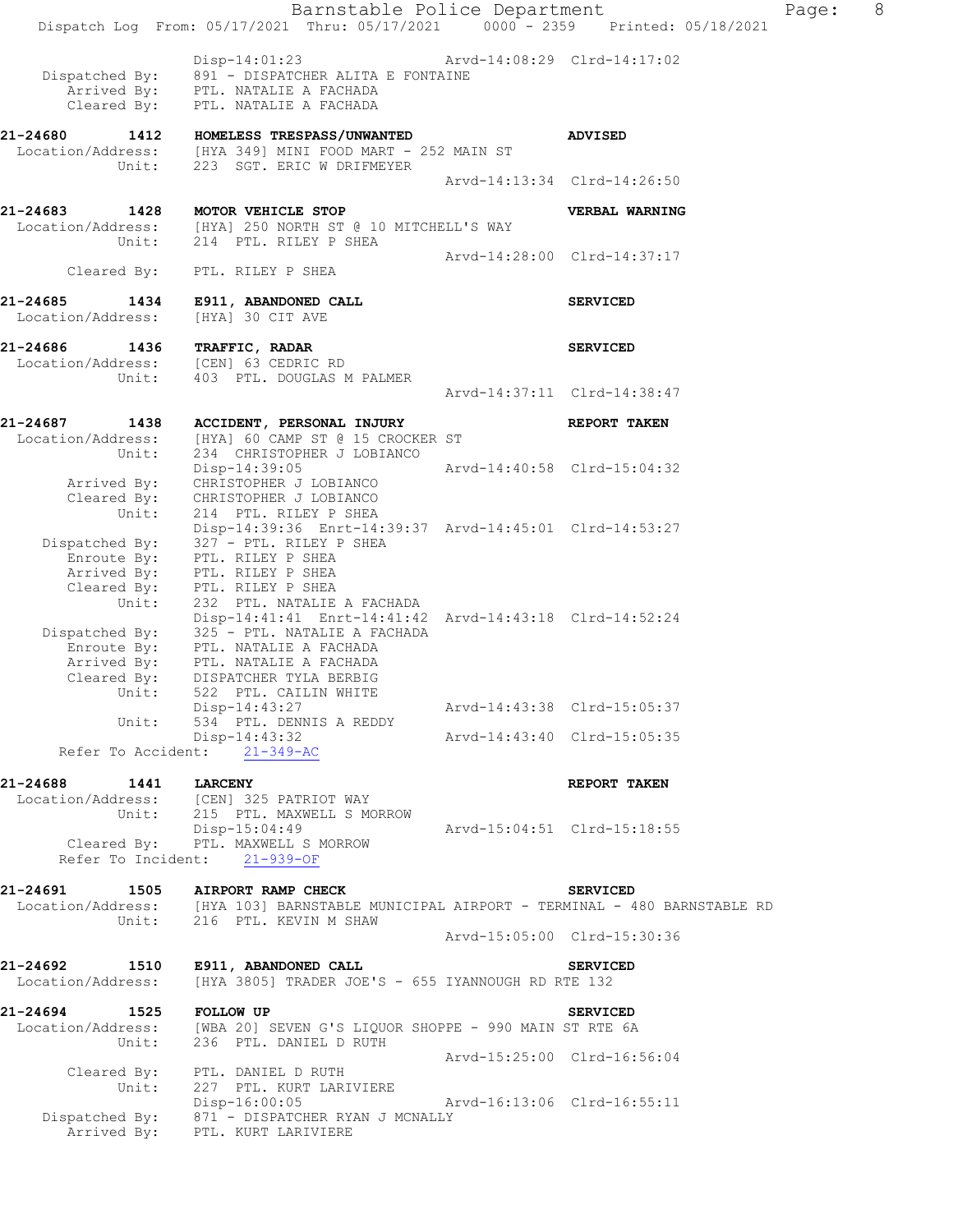|                                       | Cleared By: PTL. KURT LARIVIERE                                                                                                                                           |                             |
|---------------------------------------|---------------------------------------------------------------------------------------------------------------------------------------------------------------------------|-----------------------------|
|                                       | 21-24697 1559 TRAFFIC, ENFORCEMENT ACTIVITY CITATION ISSUED<br>Location/Address: [WBA] 2440 IYANNOUGH RD RTE 132 @ 1880 MAIN ST RTE 6A<br>Unit: 403 PTL. DOUGLAS M PALMER |                             |
|                                       |                                                                                                                                                                           | Arvd-15:59:51 Clrd-16:04:59 |
|                                       | Unit: 403 PTL. DOUGLAS M PALMER<br>$Disp-16:11:43$                                                                                                                        | Clrd-16:12:16               |
|                                       | Unit: 403 PTL. DOUGLAS M PALMER<br>$Disp-16:15:12$                                                                                                                        | Clrd-16:19:12               |
|                                       | Unit: 403 PTL. DOUGLAS M PALMER<br>$Disp-16:21:56$                                                                                                                        | Clrd-16:24:25               |
|                                       | Unit: 403 PTL. DOUGLAS M PALMER<br>Disp-16:27:42                                                                                                                          | Clrd-16:30:42               |
|                                       | Unit: 403 PTL. DOUGLAS M PALMER<br>Disp-16:33:47                                                                                                                          | Clrd-16:37:48               |
| Unit:                                 | 403 PTL. DOUGLAS M PALMER<br>$Disp-16:41:02$                                                                                                                              | Clrd-16:44:24               |
|                                       |                                                                                                                                                                           |                             |
| 21-24698 1602<br>Unit:                | MOTOR VEHICLE, DISABLED<br>Location/Address: [HYA] 380 FALMOUTH RD RTE 28 @ 516 BEARSE'S WAY<br>215 PTL. SCOTT H WRIGHT                                                   | <b>SERVICED</b>             |
|                                       | $Disp-16:03:41$<br>Unit: 231 PTL. SPENCER L JACKSON                                                                                                                       | Clrd-16:03:51               |
|                                       | Disp-16:03:59 Arvd-16:04:23 Clrd-16:10:46<br>Arrived By: DISPATCHER RYAN J MCNALLY                                                                                        |                             |
|                                       | Cleared By: PTL. SPENCER L JACKSON                                                                                                                                        |                             |
|                                       | 21-24699 1604 MOTOR VEHICLE STOP CITATION<br>Location/Address: [WBA] 2440 IYANNOUGH RD RTE 132 @ 1880 MAIN ST RTE 6A<br>Unit: 403 PTL. DOUGLAS M PALMER                   | <b>CITATION ISSUED</b>      |
|                                       |                                                                                                                                                                           | Arvd-16:04:59 Clrd-16:09:43 |
| 21-24701 1608 ASSAULT                 |                                                                                                                                                                           | <b>ADVISED</b>              |
|                                       | Location/Address: [HYA 112] CAPE COD HOSPITAL - 27 PARK ST<br>Unit: 215 PTL. SCOTT H WRIGHT                                                                               |                             |
|                                       | Example 19:56<br>Arvd-16:17:11 Clrd-16:40:32<br>Cleared By: PTL. SCOTT H WRIGHT<br>Cleared By: PTL. SCOTT H WRIGHT                                                        |                             |
|                                       | 21-24702 1612 MOTOR VEHICLE STOP<br>Location/Address: [WBA] 2440 IYANNOUGH RD RTE 132 @ 1880 MAIN ST RTE 6A<br>Unit: 403 PTL. DOUGLAS M PALMER                            | <b>CITATION ISSUED</b>      |
|                                       | Arvd-16:12:16 Clrd-16:15:08                                                                                                                                               |                             |
| 21-24704<br>1615<br>Location/Address: | TRAFFIC, ENFORCEMENT ACTIVITY<br>[HYA] 73 FALMOUTH RD RTE 28 @ 5 NIGHTINGALE LN                                                                                           | <b>SERVICED</b>             |
| Unit:                                 | 233 SGT. JOSEPH G GREEN                                                                                                                                                   | Arvd-16:16:08 Clrd-16:22:42 |
| Unit:                                 | 233 SGT. JOSEPH G GREEN<br>Disp-16:27:18                                                                                                                                  | Arvd-16:29:41 Clrd-16:31:59 |
| Unit:                                 | 233 SGT. JOSEPH G GREEN                                                                                                                                                   |                             |
|                                       | Disp-16:34:08                                                                                                                                                             | $Clrd-16:34:10$             |
| 21-24706<br>1619<br>Location/Address: | MOTOR VEHICLE STOP<br>[WBA] 2440 IYANNOUGH RD RTE 132 @ 1880 MAIN ST RTE 6A                                                                                               | VERBAL WARNING              |

 $21 - 24706$ <br>Location/A Unit: 403 PTL. DOUGLAS M PALMER

**21-24708 1622 MOTOR VEHICLE STOP CITATION ISSUED**  Location/Address: [HYA 217] STAPLES #154 - 364 BARNSTABLE RD Unit: 233 SGT. JOSEPH G GREEN Arvd-16:22:42 Clrd-16:27:03

Arvd-16:19:12 Clrd-16:21:52

**21-24709 1624 MOTOR VEHICLE STOP CITATION ISSUED**  Location/Address: [WBA] 2440 IYANNOUGH RD RTE 132 @ 1880 MAIN ST RTE 6A Unit: 403 PTL. DOUGLAS M PALMER Arvd-16:24:25 Clrd-16:27:37

**21-24710 1630 MOTOR VEHICLE STOP CITATION ISSUED**  Location/Address: [WBA] 2440 IYANNOUGH RD RTE 132 @ 1880 MAIN ST RTE 6A Unit: 403 PTL. DOUGLAS M PALMER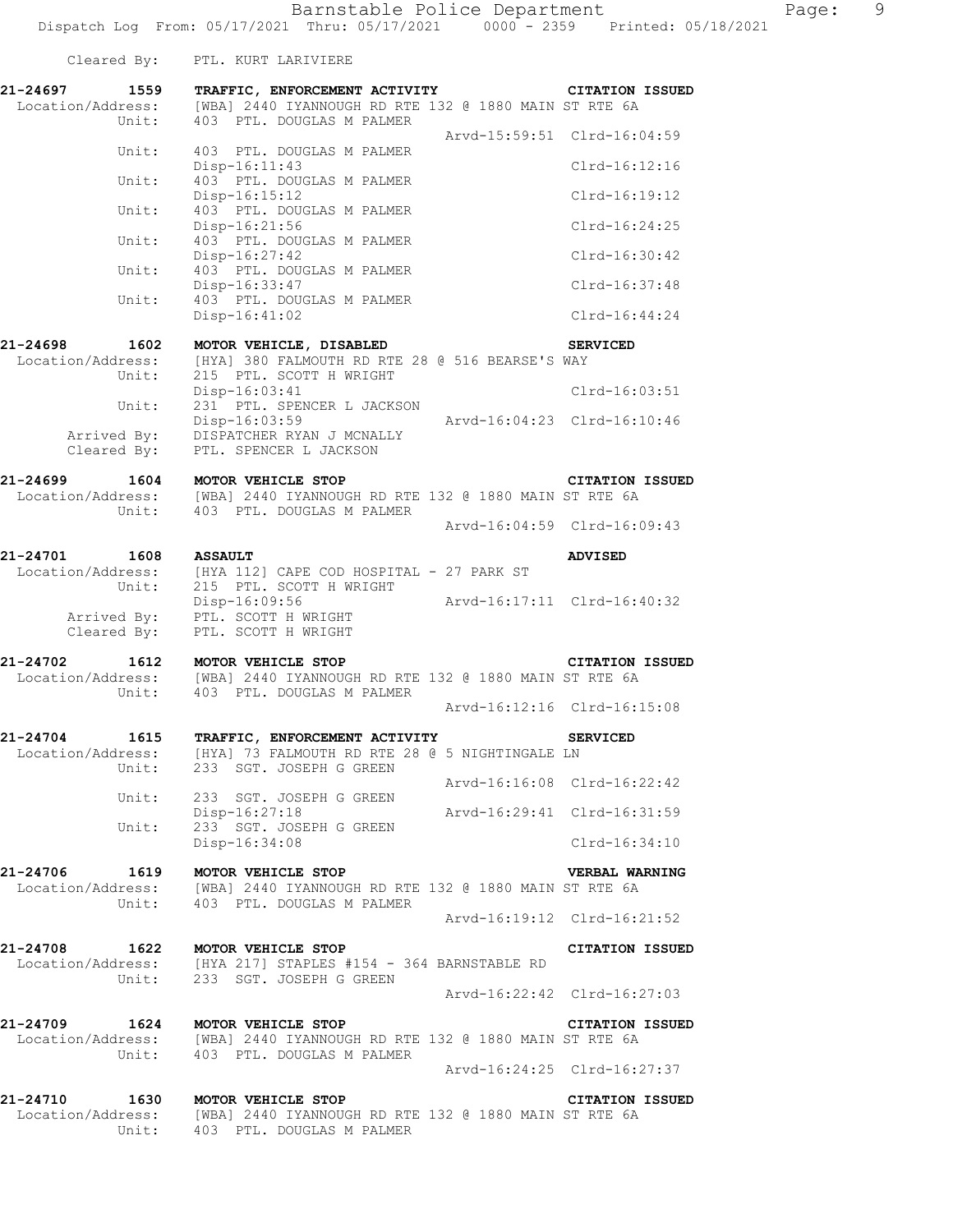Arvd-16:30:42 Clrd-16:33:43

| 21-24711<br>1630<br>Unit:                             | <b>DISTURBANCE</b><br>Location/Address: [HYA 2505] GEMINI CARIBBEAN MARKET - 18 CENTER ST<br>211 SGT. ROBERT E BITINAS                               | <b>SERVICED</b>             |
|-------------------------------------------------------|------------------------------------------------------------------------------------------------------------------------------------------------------|-----------------------------|
| Cleared By:                                           | SGT. ROBERT E BITINAS                                                                                                                                | Arvd-16:30:00 Clrd-16:36:56 |
| Unit:<br>Unit:                                        | 231 PTL. SPENCER L JACKSON<br>Disp-16:31:21<br>337 PTL. SCOTT F LEGER                                                                                | $Clrd-16:32:42$             |
| Dispatched By:<br>Enroute By:<br>Cleared By:          | Disp-16:31:46 Enrt-16:31:46<br>228 - PTL. SCOTT F LEGER<br>PTL. SCOTT F LEGER<br>PTL. SCOTT F LEGER                                                  | Clrd-16:32:27               |
| 21-24712<br>1631<br>Location/Address:                 | MOTOR VEHICLE STOP<br>[HYA 3008] ADVANCED AUTO PARTS - 306 FALMOUTH RD RTE 28                                                                        | VERBAL WARNING              |
| Unit:                                                 | 233 SGT. JOSEPH G GREEN                                                                                                                              | Arvd-16:31:59 Clrd-16:33:40 |
| 21-24713<br>1636<br>Location/Address:<br>Unit:        | <b>VANDALISM</b><br>[HYA 4114] CAPE COD SURGICAL ASSOCIATES - 6 MAIN ST Apt. #B<br>214 PTL. SEAN D CLEARY                                            | REPORT TAKEN                |
|                                                       | Disp-17:03:24<br>Arrived By: PTL. SEAN D CLEARY<br>Cleared By: PTL. SEAN D CLEARY<br>Unit: 211 SGT. ROBERT E BITINAS                                 |                             |
|                                                       | Dispatched By: 266 - SGT. ROBERT E BITINAS<br>Arrived By: SGT. ROBERT E BITINAS<br>Cleared By: SGT. ROBERT E BITINAS<br>Refer To Incident: 21-941-OF | Arvd-17:29:09 Clrd-17:33:17 |
| 21-24714 1637 MOTOR VEHICLE STOP<br>Unit:             | Location/Address: [WBA] 2440 IYANNOUGH RD RTE 132 @ 1880 MAIN ST RTE 6A<br>403 PTL. DOUGLAS M PALMER                                                 | <b>CITATION ISSUED</b>      |
|                                                       |                                                                                                                                                      | Arvd-16:37:48 Clrd-16:40:50 |
| 21-24715<br>1639<br>Unit:                             | ACCIDENT, PROPERTY DAMAGE<br>Location/Address: [HYA] 380 FALMOUTH RD RTE 28 @ 516 BEARSE'S WAY<br>231 PTL. SPENCER L JACKSON                         | REPORT TAKEN                |
| Cleared By:                                           | Disp-16:41:14<br>Arrived By: PTL. SPENCER L JACKSON<br>PTL. SPENCER L JACKSON<br>Refer To Accident: 21-350-AC                                        | Arvd-16:46:31 Clrd-17:03:06 |
| 21-24716<br>1644                                      | MOTOR VEHICLE STOP<br>Location/Address: [WBA] 2440 IYANNOUGH RD RTE 132 @ 1880 MAIN ST RTE 6A                                                        | <b>CITATION ISSUED</b>      |
|                                                       | Unit: 403 PTL. DOUGLAS M PALMER                                                                                                                      | Arvd-16:44:24 Clrd-16:48:05 |
| 21-24717 1644<br>Location/Address:<br>Unit:           | ACCIDENT, PROPERTY DAMAGE<br>[WBA 115] YMCA CAPE COD - 2245 IYANNOUGH RD RTE 132<br>215 PTL. SCOTT H WRIGHT                                          | <b>ADVISED</b>              |
| Cleared By:                                           | Disp-16:46:35<br>Arrived By: PTL. SCOTT H WRIGHT<br>PTL. SCOTT H WRIGHT                                                                              | Arvd-17:00:36 Clrd-17:09:59 |
| 21-24718  1646  TRAFFIC, CONTROL<br>Location/Address: | dress: [HYA] 400 SCUDDER AVE @ 6 SMITH ST<br>Unit: 233 SGT. JOSEPH G GREEN                                                                           | <b>SERVICED</b>             |
|                                                       |                                                                                                                                                      | Arvd-16:49:54 Clrd-16:52:45 |
| 21-24719 1652 MOTOR VEHICLE STOP                      | Location/Address: [HYA] 550 SCUDDER AVE @ 8 MARCHANT'S MILL RD<br>Unit: 233 SGT. JOSEPH G GREEN                                                      | VERBAL WARNING              |
|                                                       |                                                                                                                                                      | Arvd-16:52:45 Clrd-16:56:25 |
| 21-24721 1658 FOLLOW UP                               | Location/Address: [MAR] 35 HEAD OF THE POND LN<br>Unit: 229 PTL. KATHARINE H ROSS                                                                    | REPORT TAKEN                |
|                                                       |                                                                                                                                                      | Arvd-16:58:25 Clrd-19:29:54 |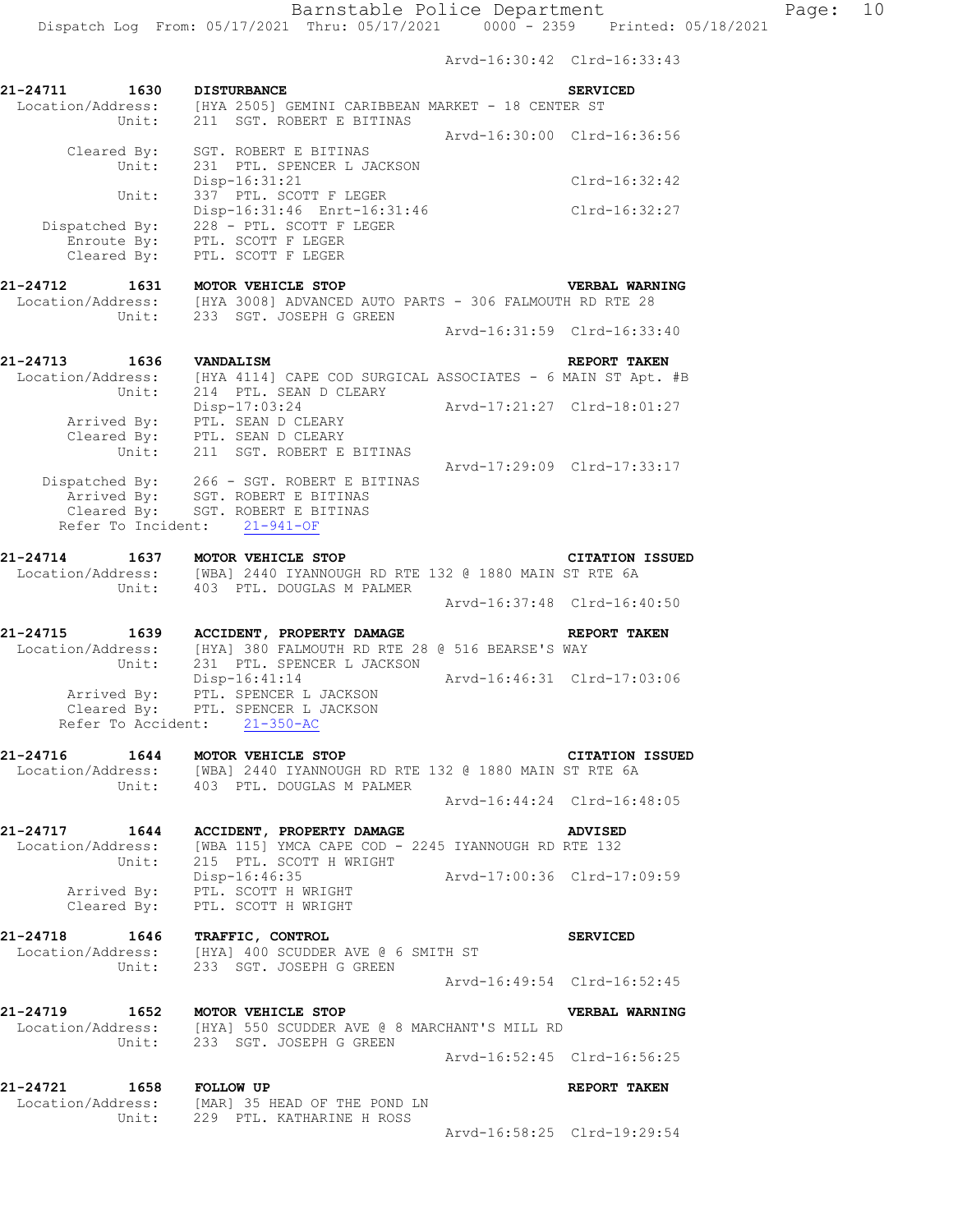|                                                                   | Barnstable Police Department<br>Dispatch Log From: 05/17/2021 Thru: 05/17/2021 0000 - 2359 Printed: 05/18/2021                                                                      |                             |                             |
|-------------------------------------------------------------------|-------------------------------------------------------------------------------------------------------------------------------------------------------------------------------------|-----------------------------|-----------------------------|
|                                                                   | Unit: 210 SGT. TROY A PERRY<br>Dispatched By: 225 - SGT. TROY A PERRY<br>Arrived By: SGT. TROY A PERRY<br>Cleared By: SGT. TROY A PERRY<br>Refer To Incident: 21-942-OF             | Arvd-18:08:02 Clrd-19:09:05 |                             |
| 21-24723                                                          | 1700 MOTOR VEHICLE STOP<br>Location/Address: [HYA] 227 SCUDDER AVE<br>Unit: 233 SGT. JOSEPH G GREEN                                                                                 |                             | <b>VERBAL WARNING</b>       |
|                                                                   |                                                                                                                                                                                     | Arvd-17:00:57 Clrd-17:02:36 |                             |
| 21-24724                                                          | 1701 TRAFFIC, ENFORCEMENT ACTIVITY <b>THE CONSTRUES CITATION ISSUED</b><br>Location/Address: [HYA] 1229 IYANNOUGH RD RTE 132 @ 1200 PHINNEY'S LN<br>Unit: 403 PTL. DOUGLAS M PALMER |                             |                             |
|                                                                   |                                                                                                                                                                                     |                             | Arvd-17:02:08 Clrd-17:05:14 |
| Unit:                                                             | 403 PTL. DOUGLAS M PALMER<br>$Disp-17:10:49$                                                                                                                                        | Arvd-17:11:10 Clrd-17:22:22 |                             |
| Unit:                                                             | 403 PTL. DOUGLAS M PALMER<br>$Disp-17:27:08$                                                                                                                                        | Arvd-17:27:24 Clrd-17:41:18 |                             |
| Unit:                                                             | 403 PTL. DOUGLAS M PALMER<br>Disp-17:47:55                                                                                                                                          | Arvd-17:48:47 Clrd-17:49:48 |                             |
| 21-24725                                                          | L-24725 1705 MOTOR VEHICLE STOP CITATION ISSUED<br>Location/Address: [BAR 942] CAPE COD 5 HEADQUARTERS - 1500 IYANNOUGH RD RTE 132<br>Unit: 403 PTL. DOUGLAS M PALMER               |                             |                             |
|                                                                   |                                                                                                                                                                                     | Arvd-17:05:14 Clrd-17:10:44 |                             |
|                                                                   | 21-24726 1706 ACCIDENT, PROPERTY DAMAGE REPORT TAKEN<br>Location/Address: [HYA 3260] AUDI CAPE COD - 25 FALMOUTH RD RTE 28<br>Unit: 234 PTL. THOMAS EDWARDS                         |                             |                             |
|                                                                   | Disp-17:07:34<br>Arrived By: PTL. THOMAS EDWARDS<br>Cleared By: PTL. THOMAS EDWARDS<br>Refer To Accident: 21-351-AC                                                                 | Arvd-17:15:15 Clrd-17:30:03 |                             |
| 21-24727                                                          | 1709 ACCIDENT, PEDESTRIAN                                                                                                                                                           |                             | <b>SERVICED</b>             |
|                                                                   | Location/Address: [HYA] 531 WEST MAIN ST @ 1 LINCOLN RD<br>Unit: 231 PTL. SPENCER L JACKSON<br>Disp-17:09:46 Arvd-17:09:48 Clrd-17:31:47<br>Cleared By: PTL. SPENCER L JACKSON      |                             |                             |
|                                                                   | Unit: 211 SGT. ROBERT E BITINAS<br>Dispatched By: 266 - SGT. ROBERT E BITINAS<br>Arrived By: SGT. ROBERT E BITINAS                                                                  |                             | Arvd-17:12:43 Clrd-17:14:58 |
|                                                                   | Cleared By: SGT. ROBERT E BITINAS                                                                                                                                                   |                             |                             |
| 21-24729<br>1716<br>Location/Address: [HYA] 120 SUOMI RD<br>Unit: | FRAUD/FORG, FRAUD<br>215 PTL. SCOTT H WRIGHT                                                                                                                                        |                             | <b>ADVISED</b>              |
|                                                                   | Disp-17:17:59<br>Arrived By: PTL. SCOTT H WRIGHT<br>Cleared By: PTL. SCOTT H WRIGHT                                                                                                 | Arvd-17:28:03 Clrd-17:40:12 |                             |
| 21-24731<br>Location/Address:                                     | 1722 MOTOR VEHICLE STOP<br>[BAR] 1900 IYANNOUGH RD RTE 132 @ 1 SHOOTFLYING HILL RD<br>Unit: 233 SGT. JOSEPH G GREEN                                                                 |                             | VERBAL WARNING              |
|                                                                   |                                                                                                                                                                                     |                             | Arvd-17:22:06 Clrd-17:25:18 |
| 21-24732                                                          | 1722 MOTOR VEHICLE STOP<br>Location/Address: [BAR] 1635 IYANNOUGH RD RTE 132 @ 131 ATTUCKS LN<br>Unit: 403 PTL. DOUGLAS M PALMER                                                    |                             | <b>CITATION ISSUED</b>      |
|                                                                   |                                                                                                                                                                                     |                             | Arvd-17:22:22 Clrd-17:27:01 |
| 21-24733                                                          | 1723 HARASSMENT, THREATS<br>Location/Address: [CEN 849] CAPE REGENCY (RADIUS HEALTHCARE CTR) - 120 SOUTH MAIN ST                                                                    |                             | <b>ADVISED</b>              |
| 21-24734                                                          | 1725 TRAFFIC, RADAR<br>Location/Address: [CEN] 200 GLENEAGLE DR @ 51 MOON PENNY LN<br>Unit: 210 SGT. TROY A PERRY                                                                   |                             | <b>SERVICED</b>             |
|                                                                   |                                                                                                                                                                                     |                             | Arvd-17:26:38 Clrd-18:01:25 |

Page:  $11$ <br> $21$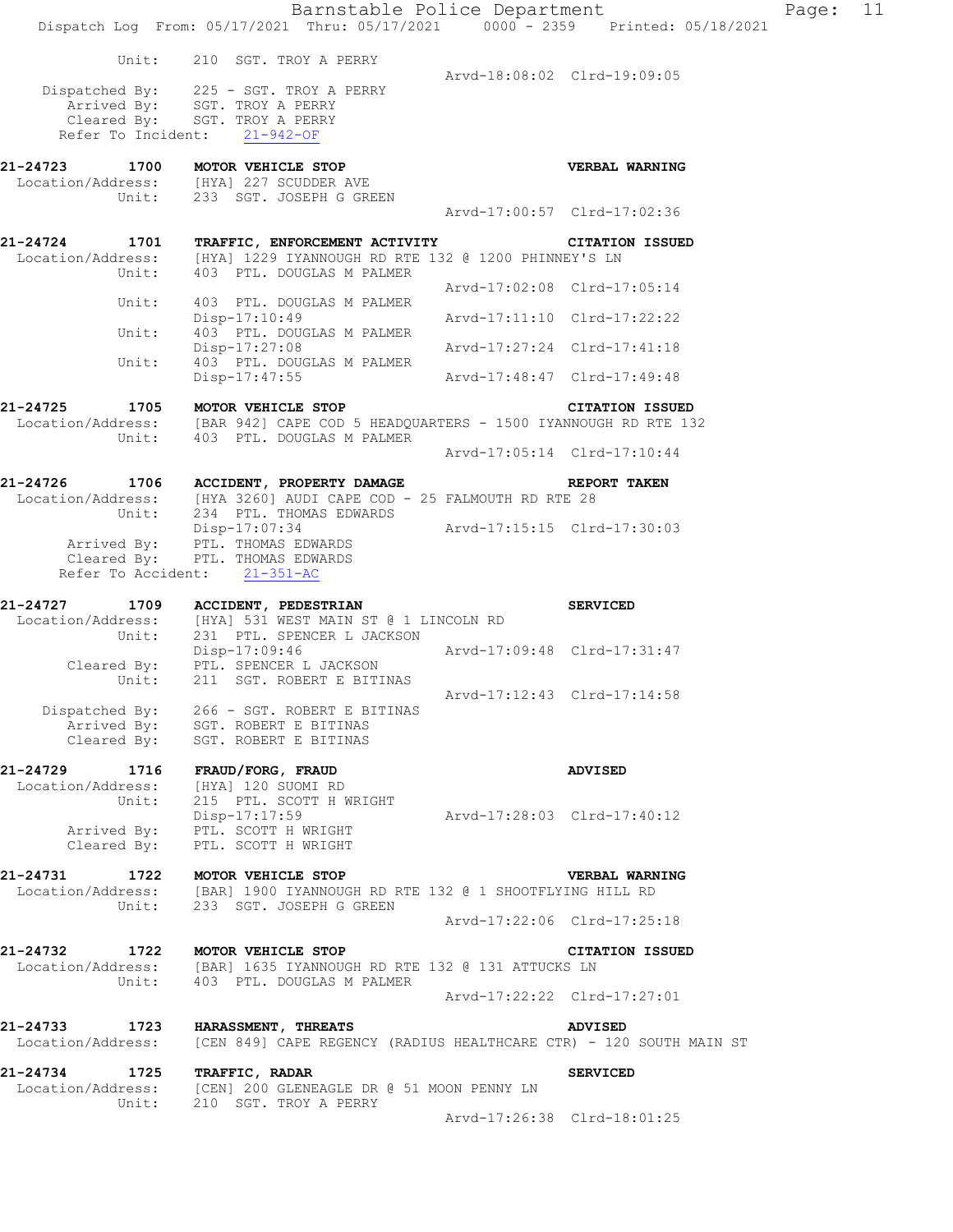|                                  | Barnstable Police Department<br>Dispatch Log From: 05/17/2021 Thru: 05/17/2021 0000 - 2359 Printed: 05/18/2021                                        |                             |                             | Page: 12 |  |
|----------------------------------|-------------------------------------------------------------------------------------------------------------------------------------------------------|-----------------------------|-----------------------------|----------|--|
| 21-24735 1726 TRAFFIC, CONTROL   | Location/Address: [WBA] 2440 IYANNOUGH RD RTE 132 @ 1880 MAIN ST RTE 6A<br>Unit: 233 SGT. JOSEPH G GREEN                                              |                             | <b>SERVICED</b>             |          |  |
|                                  |                                                                                                                                                       | Arvd-17:26:43 Clrd-17:34:36 |                             |          |  |
| Unit:                            | 233 SGT. JOSEPH G GREEN<br>Disp-17:40:16 Arvd-17:42:14 Clrd-17:49:12                                                                                  |                             |                             |          |  |
|                                  | 21-24737 1733 AIRPORT RAMP CHECK<br>Location/Address: [HYA 103] BARNSTABLE MUNICIPAL AIRPORT - TERMINAL - 480 BARNSTABLE RD                           |                             | <b>SERVICED</b>             |          |  |
|                                  | Unit: 212 PTL. JONATHAN D MOORE                                                                                                                       | Arvd-17:33:00 Clrd-17:56:41 |                             |          |  |
|                                  | 21-24738 1734 MOTOR VEHICLE STOP<br>Location/Address: [WBA] 1700 MAIN ST RTE 6A @ 21 BUTTONWOOD LN<br>Unit: 233 SGT. JOSEPH G GREEN                   |                             | <b>CITATION ISSUED</b>      |          |  |
|                                  |                                                                                                                                                       | Arvd-17:34:36 Clrd-17:39:36 |                             |          |  |
|                                  | 21-24739 1741 MOTOR VEHICLE STOP<br>Location/Address: [BAR] 1470 IYANNOUGH RD RTE 132 @ 950 OLD STRAWBERRY HILL RD<br>Unit: 403 PTL. DOUGLAS M PALMER |                             | <b>VERBAL WARNING</b>       |          |  |
|                                  |                                                                                                                                                       | Arvd-17:41:18 Clrd-17:47:47 |                             |          |  |
|                                  | 21-24740 1741 E911, SILENT CALL<br>Location/Address: [MAR] WELLBELOVED WELLNESS - 3821 FALMOUTH RD RTE 28<br>Unit: 221 PTL. ANSON P MOORE             |                             | <b>SERVICED</b>             |          |  |
|                                  | Disp-17:43:49<br>Arrived By: PTL. ANSON P MOORE<br>Cleared By: PTL. ANSON P MOORE                                                                     | Arvd-17:58:23 Clrd-18:00:38 |                             |          |  |
|                                  | 21-24741 1749 MOTOR VEHICLE STOP<br>Location/Address: [WBA] 2440 IYANNOUGH RD RTE 132 @ 1880 MAIN ST RTE 6A<br>Unit: 233 SGT. JOSEPH G GREEN          |                             | <b>CITATION ISSUED</b>      |          |  |
|                                  |                                                                                                                                                       |                             | Arvd-17:49:12 Clrd-17:58:12 |          |  |
| Unit:                            | 233 SGT. JOSEPH G GREEN<br>$Disp-18:01:44$<br>233 SGT. JOSEPH G GREEN                                                                                 | Arvd-18:01:57 Clrd-18:03:29 |                             |          |  |
| Unit:<br>Unit:                   | Disp-18:08:53                                                                                                                                         | Arvd-18:08:59 Clrd-18:11:27 |                             |          |  |
|                                  | 233 SGT. JOSEPH G GREEN<br>Disp-18:17:25                                                                                                              |                             | Arvd-18:18:23 Clrd-18:29:19 |          |  |
| 21-24743 1749 ASSIST, CIVIL      | Location/Address: [HYA 774] CAPE CROSSROADS CONDOMINIUMS - 800 BEARSE'S WAY Apt. #1SC                                                                 |                             | <b>ADVISED</b>              |          |  |
| 21-24744 1758 MOTOR VEHICLE STOP | Location/Address: [WBA] 1721 MAIN ST RTE 6A @ 60 SUN HILL RD<br>Unit: 233 SGT. JOSEPH G GREEN                                                         |                             | <b>VERBAL WARNING</b>       |          |  |
|                                  |                                                                                                                                                       |                             | Arvd-17:58:12 Clrd-18:01:13 |          |  |
| 21-24745 1800 ASSIST, WELL BEING | Location/Address: [HYA] WEST END ROTARY<br>Unit: 215 PTL. SCOTT H WRIGHT                                                                              |                             | ADVISED                     |          |  |
|                                  |                                                                                                                                                       | Arvd-18:00:00 Clrd-18:05:48 |                             |          |  |
| Arrived By:                      | Unit: 234 PTL. THOMAS EDWARDS<br>Disp-18:01:12<br>PTL. THOMAS EDWARDS                                                                                 | Arvd-18:05:40 Clrd-18:05:43 |                             |          |  |
|                                  | 21-24746 1803 MOTOR VEHICLE STOP<br>Location/Address: [WBA] 1721 MAIN ST RTE 6A @ 60 SUN HILL RD<br>Unit: 233 SGT. JOSEPH G GREEN                     |                             | CITATION ISSUED             |          |  |
|                                  |                                                                                                                                                       | Arvd-18:03:29 Clrd-18:08:43 |                             |          |  |
|                                  | 21-24747 1811 MOTOR VEHICLE STOP<br>Location/Address: [WBA] MAIN ST RTE 6A<br>Unit: 233 SGT. JOSEPH G GREEN                                           |                             | CITATION ISSUED             |          |  |
|                                  |                                                                                                                                                       | Arvd-18:11:27 Clrd-18:17:15 |                             |          |  |
|                                  | 21-24748 1811 ACCIDENT, PROPERTY DAMAGE<br>Location/Address: [HYA] 111 BASSETT LN @ 112 STEVENS ST<br>Unit: 214 PTL. SEAN D CLEARY                    |                             | <b>SERVICED</b>             |          |  |
|                                  | Cleared By: PTL. SEAN D CLEARY                                                                                                                        | Arvd-18:11:00 Clrd-18:22:13 |                             |          |  |
|                                  |                                                                                                                                                       |                             |                             |          |  |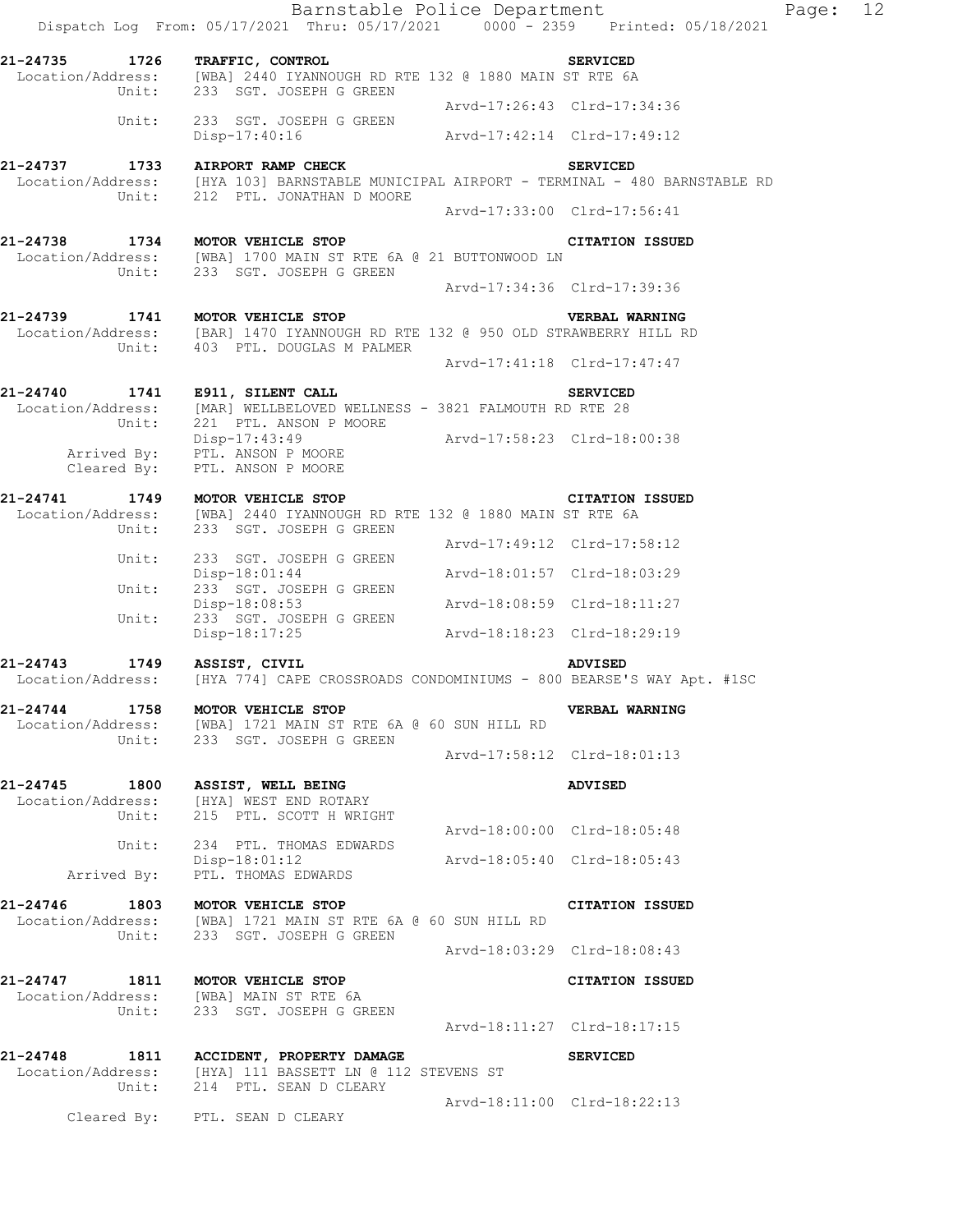|                  | $\frac{1}{2}$ $\frac{1}{2}$ $\frac{1}{2}$ $\frac{1}{2}$ $\frac{1}{2}$ $\frac{1}{2}$ $\frac{1}{2}$ $\frac{1}{2}$ $\frac{1}{2}$ $\frac{1}{2}$ $\frac{1}{2}$ $\frac{1}{2}$ $\frac{1}{2}$ $\frac{1}{2}$ $\frac{1}{2}$ $\frac{1}{2}$ $\frac{1}{2}$ $\frac{1}{2}$ $\frac{1}{2}$ $\frac{1}{2}$ $\frac{1}{2}$ $\frac{1}{2}$ |
|------------------|---------------------------------------------------------------------------------------------------------------------------------------------------------------------------------------------------------------------------------------------------------------------------------------------------------------------|
| 21-24749 1815    | MOTOR VEHICLE STOP<br><b>CITATION ISSUED</b>                                                                                                                                                                                                                                                                        |
|                  | Location/Address: [BAR 850] BEST WESTERN - 1470 IYANNOUGH RD RTE 132<br>Unit: 403 PTL. DOUGLAS M PALMER                                                                                                                                                                                                             |
|                  | Arvd-18:15:48 Clrd-18:22:41                                                                                                                                                                                                                                                                                         |
| 1829<br>21-24751 | MOTOR VEHICLE STOP<br><b>CITATION ISSUED</b>                                                                                                                                                                                                                                                                        |
|                  | Location/Address: [WBA] 1880 MAIN ST RTE 6A @ 2440 IYANNOUGH RD RTE 132<br>Unit: 233 SGT. JOSEPH G GREEN                                                                                                                                                                                                            |
|                  | Aryd-18:29:19 Clrd-18:33:29                                                                                                                                                                                                                                                                                         |
| 21-24752 1829    | TRAFFIC, ENFORCEMENT ACTIVITY<br><b>CITATION ISSUED</b>                                                                                                                                                                                                                                                             |
|                  | Location/Address: [HYA 2411] RECTRIX AERODROME CENTERS INC - 730 BARNSTABLE RD                                                                                                                                                                                                                                      |
|                  | Unit: 403 PTL, DOUGLAS M PALMER                                                                                                                                                                                                                                                                                     |
|                  | Arvd-18:31:09 Clrd-18:31:41                                                                                                                                                                                                                                                                                         |
| Unit:            | 403 PTL. DOUGLAS M PALMER                                                                                                                                                                                                                                                                                           |

Disp-18:35:54 Arvd-18:36:48 Clrd-18:43:24

- **21-24753 1831 MOTOR VEHICLE STOP CITATION ISSUED**  Location/Address: [HYA 2411] RECTRIX AERODROME CENTERS INC - 730 BARNSTABLE RD Unit: 403 PTL. DOUGLAS M PALMER Arvd-18:31:41 Clrd-18:35:49
- **21-24754 1836 MOTOR VEHICLE STOP VERBAL WARNING**  Location/Address: [WBA 12] CAPE COD COMMUNITY COLLEGE - 2240 IYANNOUGH RD RTE 132

Unit: 233 SGT. JOSEPH G GREEN Arvd-18:36:25 Clrd-18:37:22

- **21-24755 1839 TRAFFIC, CONTROL SERVICED**  Location/Address: [WBA] 2440 IYANNOUGH RD RTE 132 @ 1880 MAIN ST RTE 6A Unit: 233 SGT. JOSEPH G GREEN Arvd-18:39:33 Clrd-19:00:51
- **21-24756 1843 MOTOR VEHICLE STOP CITATION ISSUED**  Location/Address: [HYA 2411] RECTRIX AERODROME CENTERS INC - 730 BARNSTABLE RD Unit: 403 PTL. DOUGLAS M PALMER Arvd-18:43:24 Clrd-18:46:26 Unit: 403 PTL. DOUGLAS M PALMER Disp-18:52:42 Clrd-18:55:49
- **21-24757 1844 DISTURBANCE, NOISE ADVISED**  Location/Address: [HYA 1686] 91 BAY SHORE RD @ 5 RIPPLE COVE RD Unit: 214 PTL. SEAN D CLEARY Disp-18:46:39 Clrd-18:52:18 Disp-18:46:39<br>Unit: 234 PTL. THOMAS EDWARDS Disp-18:46:43 Arvd-18:50:33 Clrd-18:54:45 Arrived By: PTL. THOMAS EDWARDS Cleared By: PTL. THOMAS EDWARDS
- **21-24759 1846 MOTOR VEHICLE STOP CITATION ISSUED**  Location/Address: [HYA 2411] RECTRIX AERODROME CENTERS INC - 730 BARNSTABLE RD Unit: 403 PTL. DOUGLAS M PALMER Arvd-18:46:26 Clrd-18:52:36
- **21-24760 1857 TRAFFIC, ENFORCEMENT ACTIVITY CITATION ISSUED**  Location/Address: [HYA 2411] RECTRIX AERODROME CENTERS INC - 730 BARNSTABLE RD Unit: 403 PTL. DOUGLAS M PALMER Arvd-18:57:18 Clrd-18:58:49 **21-24763 1859 ASSIST, WELL BEING SERVICED**  Location/Address: [CEN] 105 ROLLING HITCH RD Unit: 221 PTL. ANSON P MOORE Disp-19:02:06 Arvd-19:08:41 Clrd-19:24:40 Cleared By: PTL. ANSON P MOORE Unit: 227 PTL. KURT LARIVIERE Disp-19:02:06 Arvd-19:08:37 Clrd-19:25:14 Arrived By: PTL. KURT LARIVIERE Cleared By: PTL. KURT LARIVIERE Unit: 210 SGT. TROY A PERRY

 Disp-19:14:27 Enrt-19:14:28 Clrd-19:24:53 Dispatched By: 225 - SGT. TROY A PERRY .<br>Enroute By: SGT. TROY A PERRY Cleared By: SGT. TROY A PERRY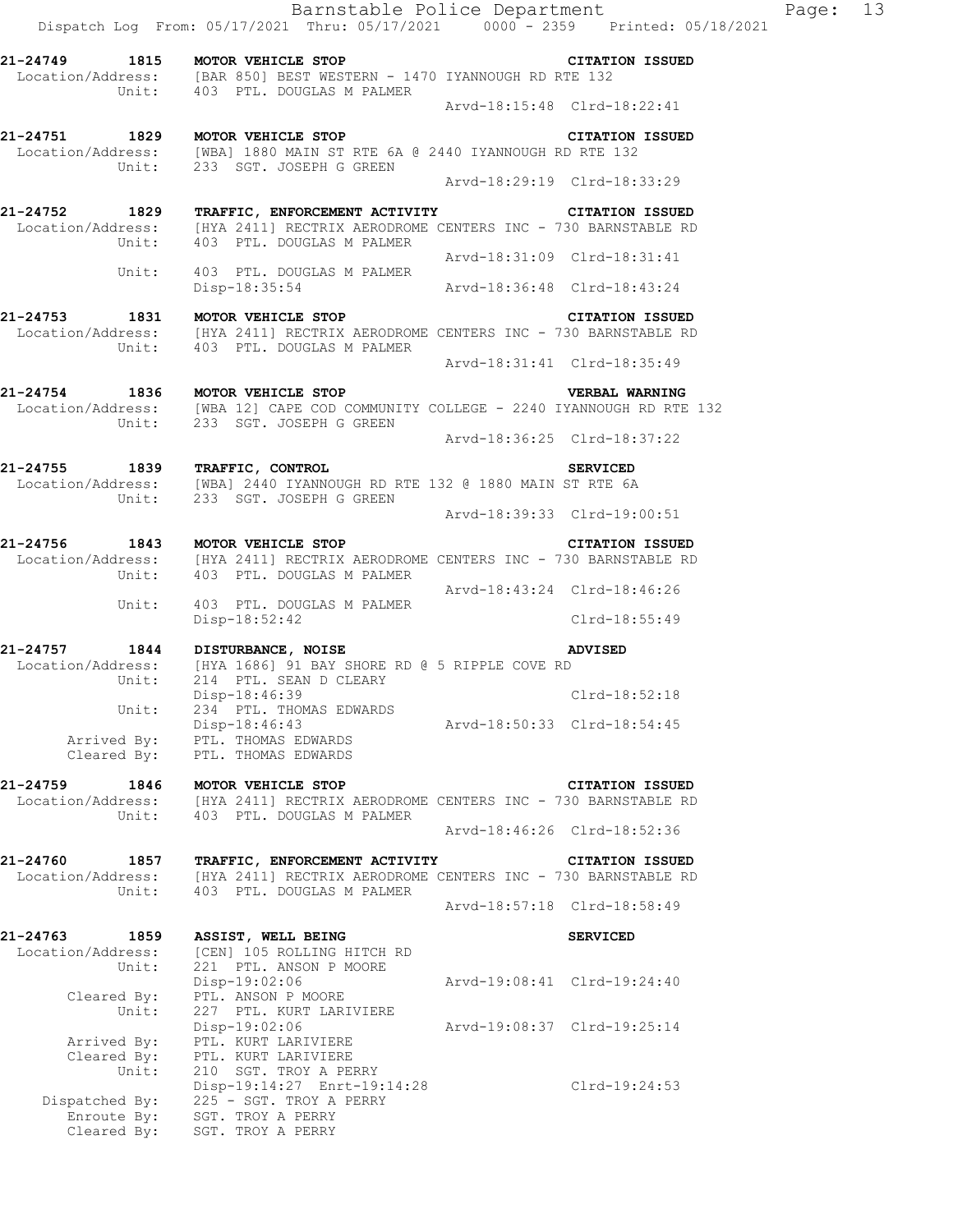**21-24761 1900 MOTOR VEHICLE STOP CITATION ISSUED** 

 Location/Address: [WBA] 1800 MAIN ST RTE 6A @ 6 SPRUCE ST Unit: 233 SGT. JOSEPH G GREEN Arvd-19:00:51 Clrd-19:05:26 **21-24762 1900 E911, ABANDONED CALL SERVICED**  Location/Address: [HYA] 381 OCEAN ST **21-24766 1917 MOTOR VEHICLE STOP CITATION ISSUED**  Location/Address: [MAR] 940 LUMBERT MILL RD @ 950 OSTERVILLE W BARNSTABLE RD Unit: 403 PTL. DOUGLAS M PALMER Arvd-19:17:41 Clrd-19:22:37 **21-24767 1923 HARASSMENT, UNWANTED ADVISED**  Location/Address: [HYA 2006] STODDARD, KATHLEEN - 7 BRIAN LN Unit: 212 PTL. JONATHAN D MOORE Disp-19:23:57 Arvd-19:29:38 Clrd-19:40:14 Arrived By: PTL. JONATHAN D MOORE Cleared By: PTL. JONATHAN D MOORE Unit: 215 PTL. SCOTT H WRIGHT Disp-19:24:19 Clrd-19:25:19 Cleared By: DISPATCHER RYAN J MCNALLY Unit: 231 PTL. SPENCER L JACKSON Disp-19:25:16 Arvd-19:29:06 Clrd-19:34:08 Dispatched By: 871 - DISPATCHER RYAN J MCNALLY .<br>Arrived By: PTL. SPENCER L JACKSON Cleared By: PTL. SPENCER L JACKSON **21-24768 1923 VANDALISM ADVISED**  Location/Address: [HYA 2587] SILVA, ROGERIO & MARIA - 262 SUDBURY LN Unit: 215 PTL. SCOTT H WRIGHT Disp-20:00:37 Arvd-20:03:21 Clrd-20:11:15 Arrived By: PTL. SCOTT H WRIGHT Cleared By: PTL. SCOTT H WRIGHT **21-24769 1948 TRAFFIC, RADAR SERVICED**  Location/Address: [CEN] 400 MAIN ST @ 0 HENRY PL Unit: 210 SGT. TROY A PERRY Arvd-19:49:58 Clrd-20:21:06 **21-24772 2000 DISTURBANCE, INTOX PERSON ADVISED**  Location/Address: [HYA] 182 MAIN ST Apt. #1 Unit: 212 PTL. JONATHAN D MOORE Disp-20:02:50 Arvd-20:11:36 Clrd-20:11:37 Arrived By: DISPATCHER RYAN J MCNALLY Cleared By: DISPATCHER RYAN J MCNALLY Unit: 234 PTL. THOMAS EDWARDS Disp-20:02:53 Arvd-20:05:52 Clrd-20:11:29 Arrived By: PTL. THOMAS EDWARDS Cleared By: DISPATCHER RYAN J MCNALLY Unit: 234 PTL. THOMAS EDWARDS Disp-20:19:01 Arvd-20:21:50 Clrd-20:49:43 Dispatched By: 871 - DISPATCHER RYAN J MCNALLY .<br>Arrived By: DISPATCHER RYAN J MCNALLY Cleared By: PTL. THOMAS EDWARDS Unit: 212 PTL. JONATHAN D MOORE Disp-20:20:55 Arvd-20:21:49 Clrd-20:49:51 Dispatched By: 871 - DISPATCHER RYAN J MCNALLY .<br>Arrived By: DISPATCHER RYAN J MCNALLY Cleared By: PTL. JONATHAN D MOORE Unit: 214 PTL. SEAN D CLEARY Arvd-20:21:19 Clrd-20:47:48 Dispatched By: 326 - PTL. SEAN D CLEARY .<br>Arrived By: PTL. SEAN D CLEARY Cleared By: PTL. SEAN D CLEARY **21-24773 2005 DISTURBANCE ADVISED**<br>Location/Address: [MAR 423] SUPER STOP & SHOP - 3900 FALMOUTH RD RTE 2 [MAR 423] SUPER STOP & SHOP - 3900 FALMOUTH RD RTE 28

**21-24774 2011 HOMELESS DISTURBANCE/FIGHT SERVICED**  Location/Address: [HYA 349] MINI FOOD MART - 252 MAIN ST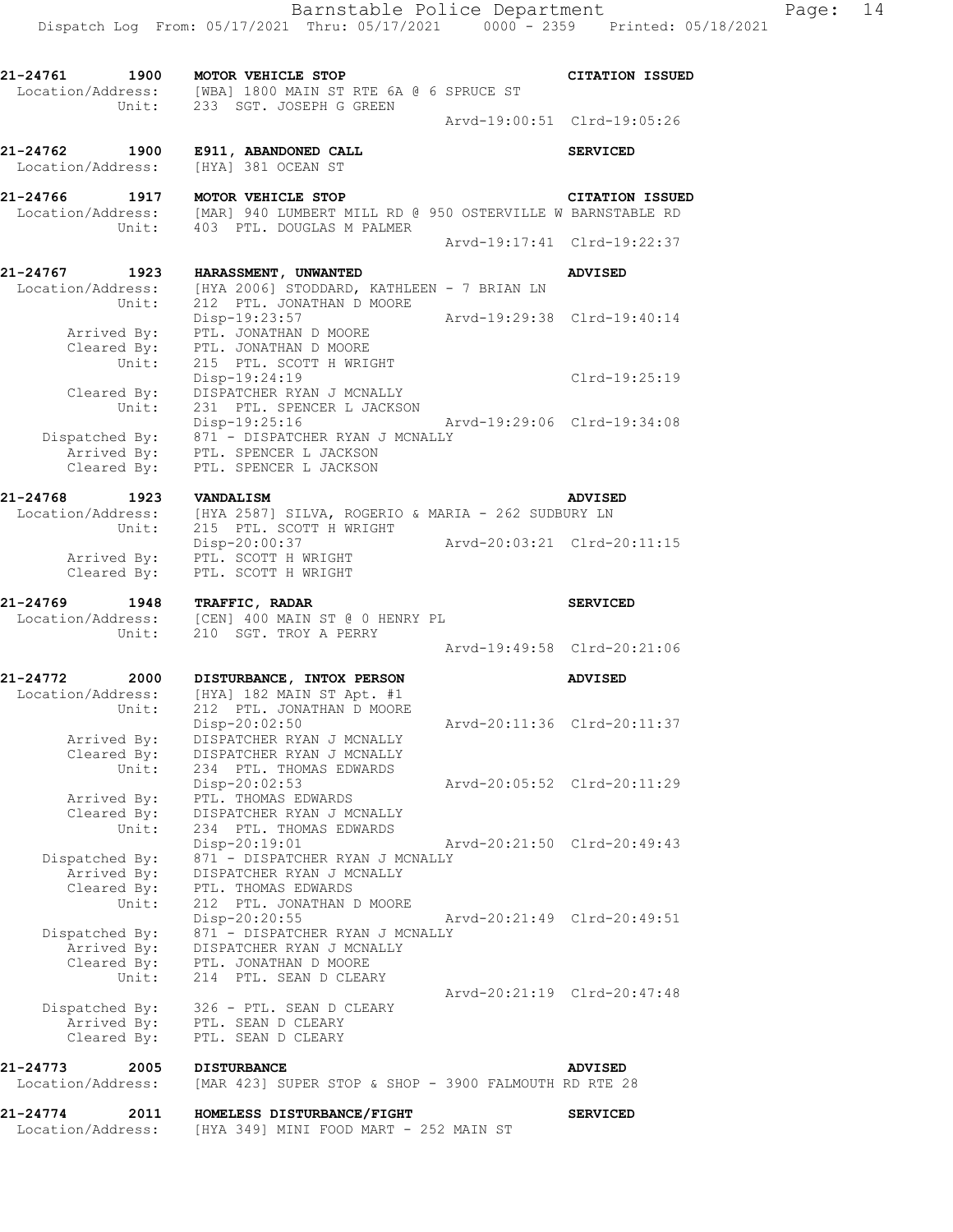Barnstable Police Department Fage: 15 Dispatch Log From: 05/17/2021 Thru: 05/17/2021 0000 - 2359 Printed: 05/18/2021 Unit: 212 PTL. JONATHAN D MOORE Arvd-20:11:00 Clrd-20:20:50 Unit: 234 PTL. THOMAS EDWARDS Disp-20:12:03 Arvd-20:12:08 Clrd-20:18:53 Unit: 337 PTL. SCOTT F LEGER Disp-20:12:12 Arvd-20:14:22 Clrd-20:20:58 Arrived By: PTL. SCOTT F LEGER<br>Unit: 214 PTL. SEAN D CLEP PIL. SOOTT I LISIE.<br>214 PTL. SEAN D CLEARY Disp-20:12:17 Arvd-20:12:18 Clrd-20:20:33 Cleared By: PTL. SEAN D CLEARY **21-24775 2028 VANDALISM SERVICED**  Location/Address: [WBA 378] KIMBER WOODS - 2239 IYANNOUGH RD RTE 132 Apt. #D1 Unit: 236 PTL. DANIEL D RUTH Disp-20:29:29 Arvd-20:37:51 Clrd-20:49:53 Arrived By: PTL. DANIEL D RUTH Cleared B $\overline{v}$ : PTL. DANIEL D RUTH **21-24776 2029 ALARM, COMMERCIAL ALARM - FALSE**  Location/Address: [OST 742] MOUNTAIN GREEN LANDSCAPE SVC - 140 OSTERVILLE W BARNSTABLE RD Unit: 221 PTL. ANSON P MOORE Disp-20:30:51 Arvd-20:45:16 Clrd-20:48:26 Arrived By: PTL. ANSON P MOORE Cleared By: PTL. ANSON P MOORE **21-24787 2115 DISTURBANCE, PARTY ADVISED**  Location/Address: [HYA 774] CAPE CROSSROADS CONDOMINIUMS - 800 BEARSE'S WAY Apt. #3EF Unit: 212 PTL. JONATHAN D MOORE Disp-21:20:35 Clrd-21:23:00 Disp-21:20:35<br>Unit: 214 PTL. SEAN D CLEARY Disp-21:20:35 Arvd-21:26:03 Clrd-21:35:40 Arrived By: PTL. SEAN D CLEARY Cleared By: PTL. SEAN D CLEARY Unit: 211 SGT. ROBERT E BITINAS Arvd-21:27:25 Clrd-21:32:41 Dispatched By: 266 - SGT. ROBERT E BITINAS .<br>Arrived By: SGT. ROBERT E BITINAS Cleared By: SGT. ROBERT E BITINAS **21-24789 2123 MOTOR VEHICLE STOP VERBAL WARNING**  Location/Address: [HYA] 149 NORTH ST @ 60 HIGH SCHOOL RD EXT Unit: 212 PTL. JONATHAN D MOORE Arvd-21:23:00 Clrd-21:35:24 Cleared By: PTL. JONATHAN D MOORE **21-24792 2134 TRAFFIC, RADAR SERVICED**  Location/Address: [CEN] 1500 FALMOUTH RD RTE 28 @ 16 RICHARDSON RD Unit: 210 SGT. TROY A PERRY Arvd-21:34:31 Clrd-22:08:26 **21-24793 2153 TRAFFIC, COMPLAINT UNFOUNDED**  Location/Address: [BAR] 830 INDEPENDENCE DR @ 900 MARY DUNN RD Unit: 236 PTL. DANIEL D RUTH Disp-21:54:55 Arvd-22:01:20 Clrd-22:11:14 Arrived By: PTL. DANIEL D RUTH Cleared By: PTL. DANIEL D RUTH **21-24804 2226 HARASSMENT, UNWANTED SERVICED**  Location/Address: [HYA 112] CAPE COD HOSPITAL - 27 PARK ST Unit: 212 PTL. JONATHAN D MOORE Disp-22:29:10 Arvd-22:32:54 Clrd-22:55:26 Arrived By: PTL. JONATHAN D MOORE Cleared By: PTL. JONATHAN D MOORE Unit: 231 PTL. SPENCER L JACKSON Disp-22:29:10 Arvd-22:33:14 Clrd-22:54:56 Arrived By: PTL. SPENCER L JACKSON Cleared By: PTL. SPENCER L JACKSON **21-24805 2241 ANIMALS, INJURED SERVICED**  Location/Address: [HYA] 82 CAMP ST Unit: 234 PTL. THOMAS EDWARDS Disp-22:43:12 Arvd-22:44:11 Clrd-22:49:14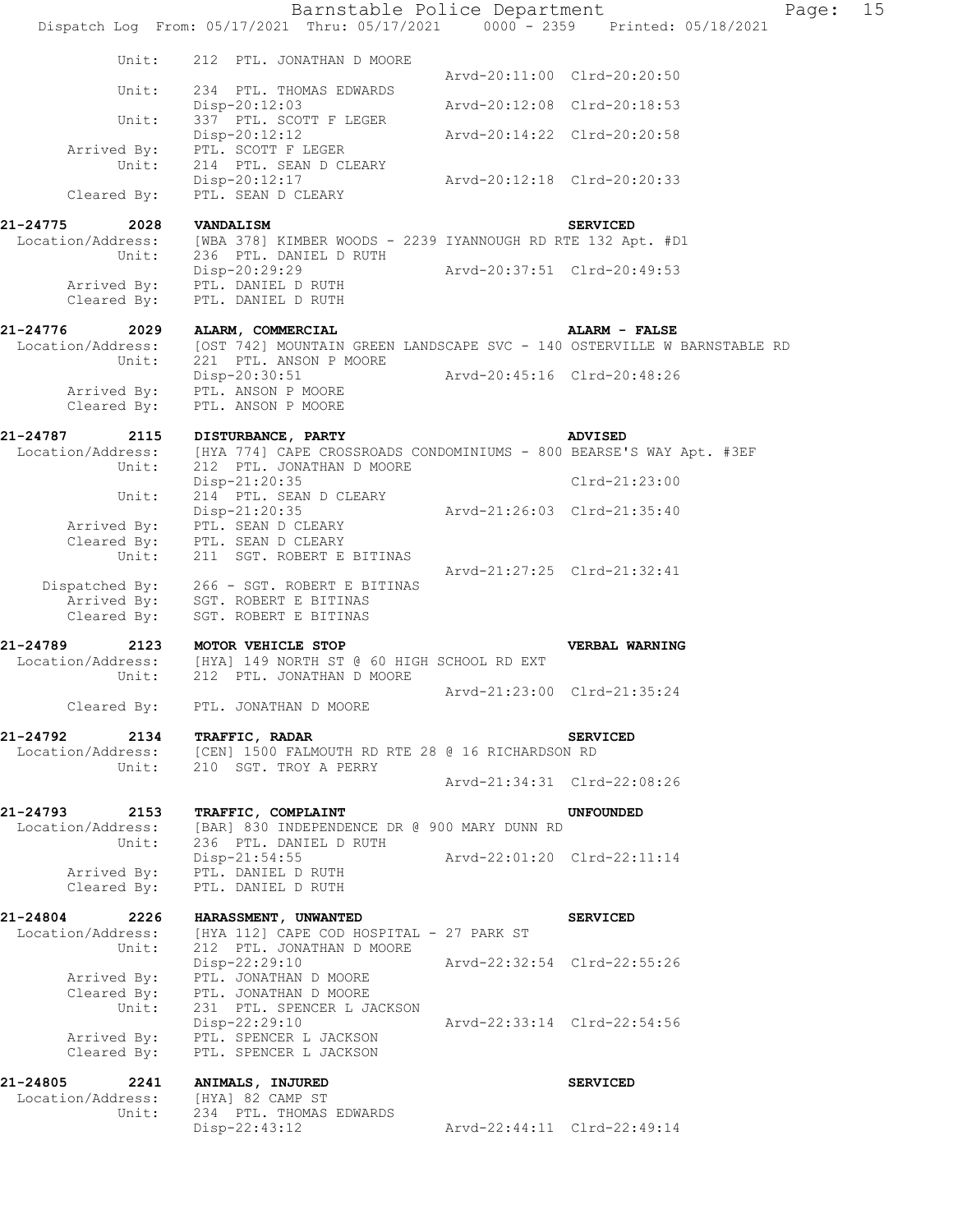|                                                                              |                                                                           | Barnstable Police Department<br>Dispatch Log From: 05/17/2021 Thru: 05/17/2021                                                                             |                             | 0000 - 2359 Printed: 05/18/2021          | Page: | 16 |
|------------------------------------------------------------------------------|---------------------------------------------------------------------------|------------------------------------------------------------------------------------------------------------------------------------------------------------|-----------------------------|------------------------------------------|-------|----|
|                                                                              | Arrived By:<br>Cleared By:<br>Unit:                                       | PTL. THOMAS EDWARDS<br>PTL. THOMAS EDWARDS<br>214 PTL. SEAN D CLEARY                                                                                       |                             |                                          |       |    |
| Arrived By:<br>Cleared By:<br>Unit:                                          |                                                                           | Disp-22:43:15<br>PTL. SEAN D CLEARY<br>PTL. SEAN D CLEARY<br>211 SGT. ROBERT E BITINAS                                                                     | Arvd-22:47:50 Clrd-22:50:40 |                                          |       |    |
| Dispatched By:<br>Arrived By:<br>Cleared By:                                 |                                                                           | 266 - SGT. ROBERT E BITINAS<br>SGT. ROBERT E BITINAS<br>SGT. ROBERT E BITINAS                                                                              | Arvd-22:45:06 Clrd-22:49:02 |                                          |       |    |
| 21-24807<br>Location/Address:                                                | 2304<br>Unit:                                                             | MOTOR VEHICLE STOP<br>[CEN 19] LAMBERT'S RAINBOW FRUIT - 1000 WEST MAIN ST<br>211 SGT. ROBERT E BITINAS                                                    |                             | VERBAL WARNING                           |       |    |
| Cleared By:<br>Unit:                                                         |                                                                           | SGT. ROBERT E BITINAS<br>231 PTL. SPENCER L JACKSON                                                                                                        | Arvd-23:04:00 Clrd-23:07:06 |                                          |       |    |
| Dispatched By:<br>Cleared By:                                                |                                                                           | 279 - PTL. SPENCER L JACKSON<br>Arrived By: PTL. SPENCER L JACKSON<br>PTL. SPENCER L JACKSON                                                               | Arvd-23:05:51 Clrd-23:06:41 |                                          |       |    |
| 21-24808<br>2308<br>Location/Address:<br>Unit:<br>Arrived By:<br>Cleared By: |                                                                           | <b>FAMILY</b>                                                                                                                                              |                             | <b>ADVISED</b>                           |       |    |
|                                                                              |                                                                           | [MAR] 210 WILLIMANTIC DR<br>229 PTL. KATHARINE H ROSS<br>Disp-23:09:48<br>DISPATCHER RYAN J MCNALLY<br>PTL. KATHARINE H ROSS                               | Arvd-23:14:48 Clrd-23:32:37 |                                          |       |    |
|                                                                              | Unit:<br>Arrived By:                                                      | 221 PTL. ANSON P MOORE<br>Disp-23:09:50<br>PTL. ANSON P MOORE                                                                                              | Arvd-23:20:03 Clrd-23:30:41 |                                          |       |    |
|                                                                              | Cleared By:<br>Unit:                                                      | PTL. ANSON P MOORE<br>SGT. TROY A PERRY<br>210                                                                                                             | Arvd-23:17:06 Clrd-23:27:13 |                                          |       |    |
| Dispatched By:<br>Arrived By:<br>Cleared By:                                 |                                                                           | 225 - SGT. TROY A PERRY<br>SGT. TROY A PERRY<br>SGT. TROY A PERRY                                                                                          |                             |                                          |       |    |
| 21-24809<br>2329<br>Location/Address:<br>Unit:<br>Unit:                      |                                                                           | <b>BUILDING CHECK</b><br>[CEN] 98 HAYES RD                                                                                                                 |                             | <b>SERVICED</b>                          |       |    |
|                                                                              |                                                                           | 221 PTL. ANSON P MOORE<br>Disp-23:32:05<br>227 PTL. KURT LARIVIERE                                                                                         | Arvd-23:34:35 Clrd-23:38:06 |                                          |       |    |
|                                                                              | Unit:                                                                     | Disp-23:32:05<br>210 SGT. TROY A PERRY                                                                                                                     |                             | Clrd-23:33:05                            |       |    |
| Arrived By:<br>Cleared By:                                                   |                                                                           | Disp-23:33:00<br>SGT. TROY A PERRY<br>SGT. TROY A PERRY                                                                                                    | Arvd-23:33:53 Clrd-23:38:05 |                                          |       |    |
| 21-24810                                                                     | 2344                                                                      | DISTURBANCE, INTOX PERSON                                                                                                                                  |                             | PROTECTIVE CUSTODY                       |       |    |
| Location/Address:                                                            | Unit:                                                                     | [HYA] 154 LA FRANCE AVE<br>227 PTL. DENISE A BALDNER                                                                                                       |                             |                                          |       |    |
| Dispatched By:<br>Arrived By:                                                |                                                                           | $Disp-23:54:52$<br>864 - DISPATCHER DESIREE L ROBINSON<br>PTL. DENISE A BALDNER                                                                            |                             | Arvd-00:00:42 Clrd-05/18/2021 @ 00:43:10 |       |    |
| Cleared By:<br>Unit:                                                         |                                                                           | DISPATCHER DESIREE L ROBINSON<br>212 PTL. BRIAN P JENKINS<br>Disp-23:54:57                                                                                 |                             | Arvd-00:01:16 Clrd-05/18/2021 @ 00:11:17 |       |    |
| Dispatched By:<br>Arrived By:<br>Cleared By:                                 |                                                                           | 864 - DISPATCHER DESIREE L ROBINSON<br>PTL. BRIAN P JENKINS<br>PTL. BRIAN P JENKINS                                                                        |                             |                                          |       |    |
|                                                                              | Unit:<br>Dispatched By:<br>Arrived By:<br>Cleared By:<br>Refer To $P/C$ : | 236 PTL. TRAVIS M BROWN<br>Disp-00:00:29<br>864 - DISPATCHER DESIREE L ROBINSON<br>DISPATCHER DESIREE L ROBINSON<br>PTL. TRAVIS M BROWN<br>$21 - 797 - AR$ |                             | Arvd-00:00:31 Clrd-05/18/2021 @ 00:10:31 |       |    |
|                                                                              | $P/C$ :<br>Address:<br>Age:                                               | ULERY, ERIK C<br>154 LA FRANCE AVE<br>HYANNIS, MA<br>47                                                                                                    |                             |                                          |       |    |
|                                                                              |                                                                           |                                                                                                                                                            |                             |                                          |       |    |